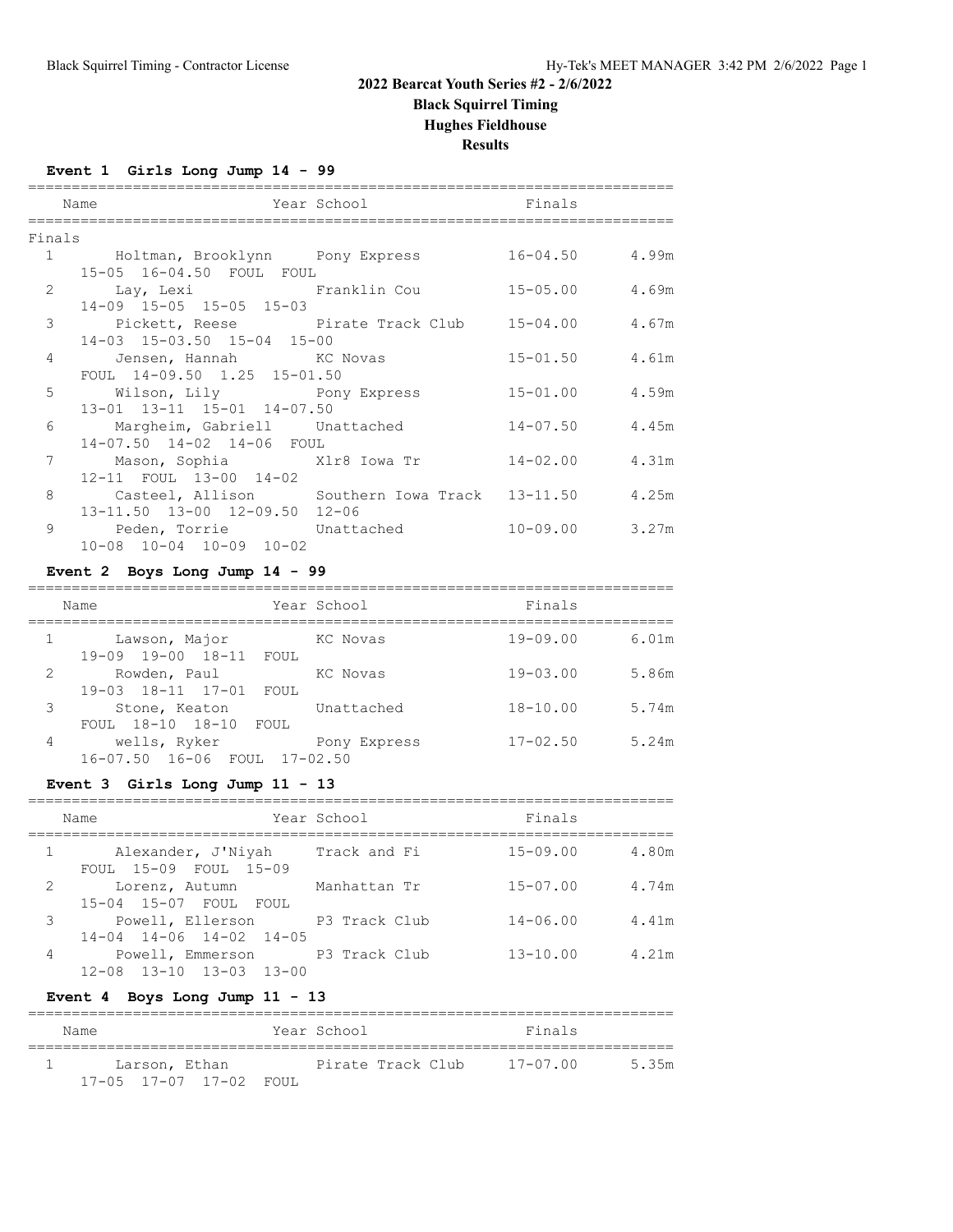**Black Squirrel Timing**

**Hughes Fieldhouse**

**Results**

|                | $\ldots$ Event 4 Boys Long Jump 11 - 13                            |                    |       |
|----------------|--------------------------------------------------------------------|--------------------|-------|
| 2              | Reissig, Grant Girard Warri                                        | $14 - 07.50$ 4.45m |       |
|                | 13-11 12-10 14-07.50 FOUL                                          |                    |       |
| 3              | Linder-Maloney, Ja KC Fire                                         | $14 - 06.00$ 4.41m |       |
|                | 14-06 14-04 14-04 13-11                                            |                    |       |
| $\overline{4}$ | Wazac, Embry Pirate Track Club 13-10.00 4.21m                      |                    |       |
|                | 13-08 13-10 13-00.50 13-06                                         |                    |       |
| 5              | Burnich, Bennett Pirate Track Club J13-10.00 4.21m                 |                    |       |
|                | 12-04 13-01.50 13-10 11-07                                         |                    |       |
| 6              | Hamilton, Jordan        Pirate Track Club     13-01.00       3.98m |                    |       |
|                | 13-01 12-02 13-00 12-06                                            |                    |       |
| 7              |                                                                    | J13-01.00          | 3.98m |
|                | 13-01 12-10.50 12-03 12-09                                         |                    |       |
| 8              | Smith, Dylan Unattached                                            | 12-11.00 3.93m     |       |
|                | 12-11 11-08.50 12-10 12-05.50                                      |                    |       |
| $\mathsf{Q}$   | Nielson, Lincoln         Pony Express                              | $12 - 07.00$ 3.83m |       |
|                | 11-05 11-07.50 12-01 12-07                                         |                    |       |

### **Event 5 Girls Shot Put 14 - 99**

|   | Name                                                                                                       | Year School Finals |                     |       |
|---|------------------------------------------------------------------------------------------------------------|--------------------|---------------------|-------|
|   | 1 Garr, Makenzie Pony Express 37-03.00 11.35m                                                              |                    |                     |       |
|   | $36 - 09$ $36 - 02$ $35 - 04$ $37 - 03$<br>2 Lay, Lexi Pranklin Cou                                        |                    | $35 - 06.00$ 10.82m |       |
|   | 33-08 33-01 35-03 35-06<br>3 Brown, Ashley Pony Express                                                    |                    | 34-07.00 10.54m     |       |
|   | 34-07 34-00 FOUL 32-11<br>4 Jones, Tiara     Dark Knights       31-00.00     9.44m                         |                    |                     |       |
|   | FOUL FOUL 31-00 FOUL<br>5 Franklin, Hailey KC Fire                                                         |                    | $27 - 09.00$ 8.45m  |       |
|   | $27-09$ $25-08$ $27-07$ $24-02$<br>6 Spencer, Megan Pony Express 27-06.00 8.38m<br>21-06 23-07 27-03 27-06 |                    |                     |       |
|   | 7 Cutler, Brooke KC Fire<br>$9 - 04$ $24 - 07$ $24 - 09$ $26 - 00$                                         |                    | 26-00.00 7.92m      |       |
|   | 8 Miller, Emily Unattached 25-05.00<br>21-10 23-04 23-02 25-05                                             |                    |                     | 7.74m |
| 9 | Margheim, Gabriell Unattached<br>24-03 24-09 22-05 25-01                                                   |                    | $25 - 01.00$        | 7.64m |
|   | 10 Markos, Kiersten Pony Express 25-00.00 7.62m<br>24-09 24-11 25-00 FOUL                                  |                    |                     |       |

### **Event 6 Boys Shot Put 14 - 99**

| Name                                               | Year School  | Finals       |        |
|----------------------------------------------------|--------------|--------------|--------|
| Sterling, Carson<br>38-03 FOUL 35-09 33-03         | KC Fire      | $38 - 03.00$ | 11.65m |
| Markos, Kristopher<br>$32-08$ FOUL $25-10$ $30-11$ | Pony Express | $32 - 08.00$ | 9.95m  |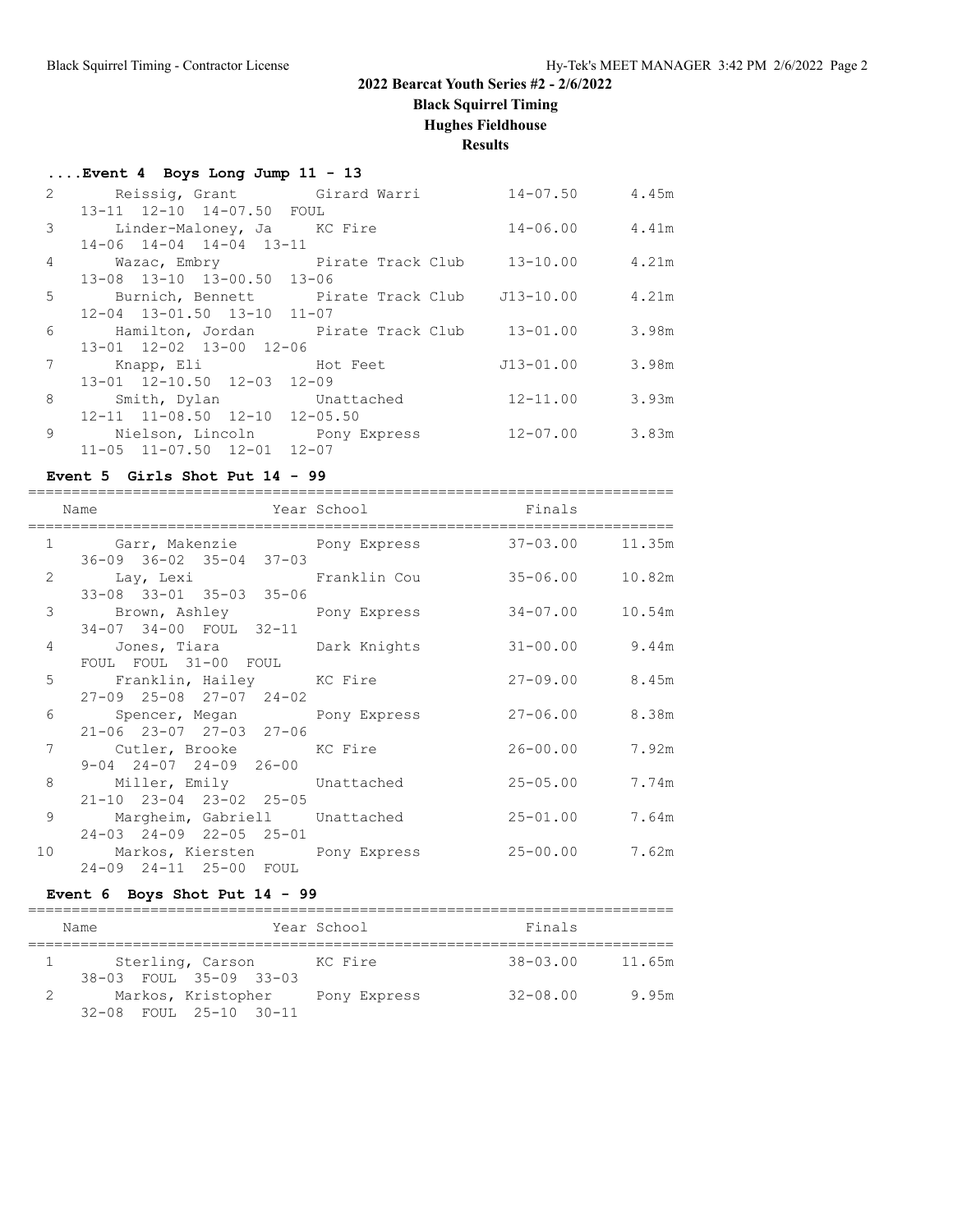**Black Squirrel Timing**

**Hughes Fieldhouse**

**Results**

#### **Event 7 Girls Shot Put 11 - 13**

|   | Name |                                                        |  |  | Year School  | Finals       |        |  |  |  |  |
|---|------|--------------------------------------------------------|--|--|--------------|--------------|--------|--|--|--|--|
|   |      | Lay, McKenna<br>33-09 31-01 33-07 35-05                |  |  | Franklin Cou | $35 - 05.00$ | 10.79m |  |  |  |  |
| 2 |      | Smail, Elli<br>$31 - 04$ $31 - 01$ $30 - 10$ $30 - 00$ |  |  | Unattached   | $31 - 04.00$ | 9.55m  |  |  |  |  |
| 3 |      | Williams, Brylie<br>20-03 21-09 FOUL 22-04             |  |  | Pony Express | $22 - 04.00$ | 6.80m  |  |  |  |  |

### **Event 8 Boys Shot Put 11 - 13**

| Name |                |                                         | Year School       |  | Finals          |       |
|------|----------------|-----------------------------------------|-------------------|--|-----------------|-------|
|      | Gates, Braylon |                                         | Pirate Track Club |  | $29 - 0.5$ . 00 | 8.96m |
|      |                | $25 - 08$ $29 - 00$ $27 - 09$ $29 - 05$ |                   |  |                 |       |

### **Event 11 Girls High Jump 11 - 13**

|   | Name |                                                               |                            |  |  | Year School |          |  |    |     |             |             |       |
|---|------|---------------------------------------------------------------|----------------------------|--|--|-------------|----------|--|----|-----|-------------|-------------|-------|
|   |      | Parker, Layla                                                 |                            |  |  |             | KC Novas |  |    |     |             | $4 - 06.00$ | 1.37m |
|   |      | $2-10$ 3-00 3-02 3-04 3-06 3-08 3-10 4-00 4-02 4-04 4-06 4-08 |                            |  |  |             |          |  |    |     |             |             |       |
|   |      |                                                               | P P P P P O XO             |  |  |             |          |  | XO | XO. | XO.         | XXX X       |       |
| 2 |      |                                                               | Cornell, Isabella KC Novas |  |  |             |          |  |    |     | $4 - 02.00$ |             | 1.27m |
|   |      | $2-10$ 3-00 3-02 3-04 3-06 3-08 3-10 4-00 4-02 4-04           |                            |  |  |             |          |  |    |     |             |             |       |
|   |      |                                                               |                            |  |  |             | XO.      |  |    |     |             |             |       |

### **Event 12 Boys High Jump 11 - 13**

|                | Name       |         |         |           |                | Year School                                                           |         |           |     |       |                                                                                     | Finals |                                                                                                          |          |
|----------------|------------|---------|---------|-----------|----------------|-----------------------------------------------------------------------|---------|-----------|-----|-------|-------------------------------------------------------------------------------------|--------|----------------------------------------------------------------------------------------------------------|----------|
| $\mathbf{1}$   |            |         |         |           |                |                                                                       |         |           |     |       |                                                                                     |        |                                                                                                          |          |
|                |            |         |         |           |                |                                                                       |         |           |     |       |                                                                                     |        | 3-00 3-02 3-04 3-06 3-08 3-10 4-00 4-02 4-04 4-06 4-08 4-10 5-00 5-02 5-04                               |          |
|                |            |         |         |           |                |                                                                       |         |           |     |       | P P P P P P P P P P P O XO                                                          |        | $\circ$<br>$\circ$ 0                                                                                     | XXX - XX |
| $\overline{2}$ |            |         |         |           |                |                                                                       |         |           |     |       |                                                                                     |        |                                                                                                          |          |
|                |            |         |         |           |                |                                                                       |         |           |     |       |                                                                                     |        | $3-00$ $3-02$ $3-04$ $3-06$ $3-08$ $3-10$ $4-00$ $4-02$ $4-04$ $4-06$ $4-08$ $4-10$ $5-00$ $5-02$ $5-04$ |          |
|                |            |         |         | P P P P   |                |                                                                       |         |           |     |       | P P P P P P P O                                                                     |        | O XXO                                                                                                    | XXX      |
| 3              |            |         |         |           |                |                                                                       |         |           |     |       |                                                                                     |        |                                                                                                          |          |
|                |            |         |         |           |                |                                                                       |         |           |     |       |                                                                                     |        | $3-00$ $3-02$ $3-04$ $3-06$ $3-08$ $3-10$ $4-00$ $4-02$ $4-04$ $4-06$ $4-08$ $4-10$ $5-00$ $5-02$        |          |
|                |            |         |         |           |                |                                                                       |         |           |     |       | P P P P P P O O O O O O O                                                           |        | O XXX                                                                                                    |          |
| 4              |            |         |         |           |                |                                                                       |         |           |     |       |                                                                                     |        | Parker, Jackson KC Novas $4-08.00$ 1.42m                                                                 |          |
|                |            |         |         |           |                |                                                                       |         |           |     |       | $3-00$ $3-02$ $3-04$ $3-06$ $3-08$ $3-10$ $4-00$ $4-02$ $4-04$ $4-06$ $4-08$ $4-10$ |        |                                                                                                          |          |
|                |            |         |         |           |                | P P P P P P O O O                                                     |         |           |     |       | O O XXX                                                                             |        |                                                                                                          |          |
| 5              |            |         |         |           |                |                                                                       |         |           |     |       |                                                                                     |        | Cole, Jackson $\qquad$ Unattached $\qquad \qquad 4-04.00 \qquad \qquad 1.32 \text{m}$                    |          |
|                |            |         |         |           |                | $3-00$ $3-02$ $3-04$ $3-06$ $3-08$ $3-10$ $4-00$ $4-02$ $4-04$ $4-06$ |         |           |     |       |                                                                                     |        |                                                                                                          |          |
|                |            |         |         | P P P P   | $\overline{O}$ |                                                                       | XO O    | XO.       |     | O XXX |                                                                                     |        |                                                                                                          |          |
| 6              |            |         |         |           |                |                                                                       |         |           |     |       |                                                                                     |        |                                                                                                          |          |
|                |            |         |         |           |                | $3-00$ $3-02$ $3-04$ $3-06$ $3-08$ $3-10$ $4-00$ $4-02$ $4-04$        |         |           |     |       |                                                                                     |        |                                                                                                          |          |
|                |            |         |         | P P P P O |                |                                                                       |         | O O O XXX |     |       |                                                                                     |        |                                                                                                          |          |
| 7              |            |         |         |           |                | Linder-Maloney, Ja KC Fire                                            |         |           |     |       |                                                                                     |        | J4-02.00 1.27m                                                                                           |          |
|                |            |         |         |           |                | 3-00 3-02 3-04 3-06 3-08 3-10 4-00 4-02 4-04                          |         |           |     |       |                                                                                     |        |                                                                                                          |          |
|                | $\bigcirc$ | $\circ$ | $\circ$ | $\circ$   | $\overline{O}$ | XO                                                                    | $\circ$ | XO        | XXX |       |                                                                                     |        |                                                                                                          |          |
|                |            |         |         |           |                |                                                                       |         |           |     |       |                                                                                     |        |                                                                                                          |          |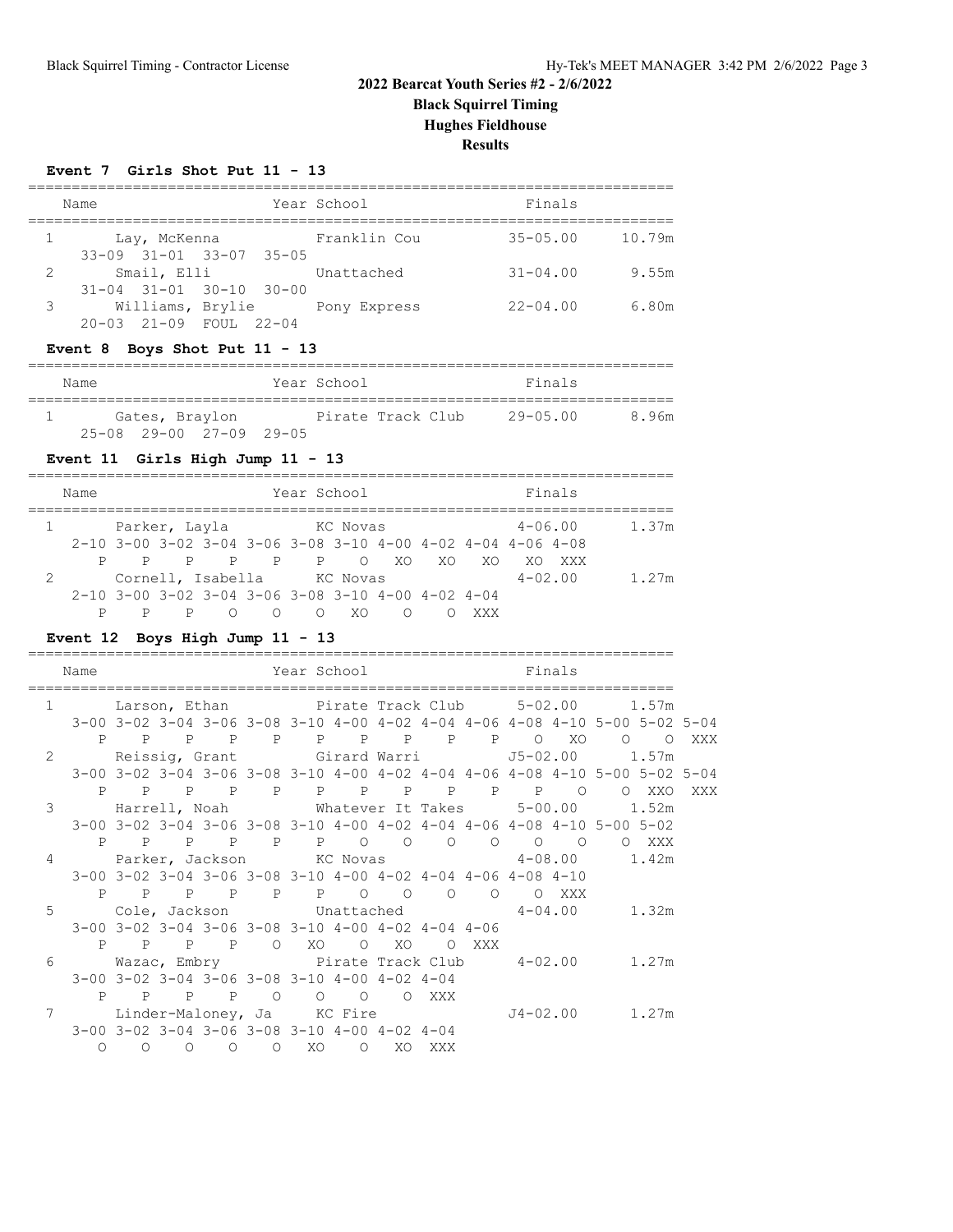**Black Squirrel Timing**

**Hughes Fieldhouse**

**Results**

### **....Event 12 Boys High Jump 11 - 13**

| 8  |   |   |              | Smith, Dylan                                 |            | Unattached                                              |            |                                    | $4 - 00.00$ | 1.21m |
|----|---|---|--------------|----------------------------------------------|------------|---------------------------------------------------------|------------|------------------------------------|-------------|-------|
|    |   |   |              |                                              |            | $3-00$ $3-02$ $3-04$ $3-06$ $3-08$ $3-10$ $4-00$ $4-02$ |            |                                    |             |       |
|    |   | ∩ | ∩            | $\bigcirc$                                   | $\bigcirc$ | $\bigcirc$                                              | $\circ$    | XXX                                |             |       |
| 8  |   |   |              |                                              |            |                                                         |            | Hamilton, Jordan Pirate Track Club | $4 - 00.00$ | 1.21m |
|    |   |   |              |                                              |            | $3-00$ $3-02$ $3-04$ $3-06$ $3-08$ $3-10$ $4-00$ $4-02$ |            |                                    |             |       |
|    | P | P | $\mathbb{P}$ | $\mathbb{P}$                                 | $\Omega$   | $\Omega$                                                | $\Omega$   | XXX                                |             |       |
| 10 |   |   |              | Sutton, Lake                                 |            |                                                         | Unattached |                                    | J4-00.00    | 1.21m |
|    |   |   |              |                                              |            | $3-00$ $3-02$ $3-04$ $3-06$ $3-08$ $3-10$ $4-00$ $4-02$ |            |                                    |             |       |
|    | P | P | ∩            | $\Omega$                                     | XO.        | $\bigcirc$                                              | $\bigcirc$ | XXX                                |             |       |
| 11 |   |   | Knapp, Eli   |                                              |            |                                                         | Hot Feet   |                                    | $3 - 06.00$ | 1.06m |
|    |   |   |              | $3 - 00$ $3 - 02$ $3 - 04$ $3 - 06$ $3 - 08$ |            |                                                         |            |                                    |             |       |
|    |   | Ω | $\Omega$     | XO.                                          | XXX        |                                                         |            |                                    |             |       |

#### **Event 13 Girls 60 Meter Dash 14 - 99**

|              |      | ------------------------           | ===================================  |                           |                |              |
|--------------|------|------------------------------------|--------------------------------------|---------------------------|----------------|--------------|
|              | Name |                                    | Year School                          | Finals H#                 |                |              |
|              |      |                                    |                                      | ;======================== |                |              |
| $\mathbf{1}$ |      | Farrell, Claire Mvp Track an       |                                      | 7.80                      | 4              |              |
| 2            |      | Scott, Mikah                       | Lee's Summit                         | 7.98                      | 4              |              |
| $\mathsf 3$  |      | Wilson, Lily Bony Express          |                                      | 8.01                      | 4              |              |
| 4            |      | Carney, Mackenzie                  | Xlr8 Iowa Tr                         | 8.15                      | $\overline{4}$ |              |
| 5            |      |                                    | Jackson, Parker Mhatever It Takes    | 8.27                      | $\mathbf{1}$   |              |
| 6            |      | Reynolds, Adalyn Unattached        |                                      | 8.28                      | 3              |              |
| 7            |      | Pippins, Jada KC Novas             |                                      | 8.29                      | 3              |              |
| 8            |      | Schmitz, Maddie Xlr8 Iowa Tr       |                                      | 8.35                      | 4              |              |
| 9            |      |                                    | Brunnette, Lacy Kansas City Smoke    | 8.40                      | $\mathcal{S}$  |              |
| 10           |      | Garr, Natalie                      | Unattached                           | 8.43                      | 3              |              |
| 11           |      | Kennicutt, Kenzie                  | Lee's Summit                         |                           |                | 8.57 3 8.562 |
| 12           |      | Webster, Addison Unattached        |                                      |                           |                | 8.57 2 8.567 |
| 13           |      |                                    | Hanniqan, Cassidy Mhatever It Takes  | 8.58                      | $\overline{4}$ |              |
| 14           |      | Long, Miya                         | Xlr8 Iowa Tr                         | 8.59                      | 3              |              |
| 15           |      | Pippins, Jasmine                   | KC Novas                             | 8.68                      | 2              |              |
| 16           |      | Horner, Allie Doniphan Wes         |                                      | 8.71                      | $\mathbf{1}$   |              |
| 17           |      | Gibson, Audrey <b>Pony Express</b> |                                      | 8.74                      | $\overline{c}$ |              |
| 18           |      | Smith, Rebecca Unattached          |                                      | 8.76                      | 2              |              |
| 19           |      | Davis, Hailey Xlr8 Iowa Tr         |                                      | 8.78                      | 2              |              |
| 20           |      | Coleman, Dierra Unattached         |                                      | 8.80                      | 4              |              |
| 21           |      |                                    | Casteel, Allison Southern Iowa Track | 8.82                      | $\overline{c}$ |              |
| 22           |      | Mason, Sophia                      | Xlr8 Iowa Tr                         | 8.89                      | $\mathbf{1}$   |              |
| 23           |      | Powell, Addison P3 Track Club      |                                      | 8.96                      | $\mathbf{1}$   |              |
| 24           |      | Dougherty, Grace Lee's Summit      |                                      | 9.11                      | $\overline{c}$ |              |
| 25           |      | Harrington, Zoie                   | Lee's Summit                         | 9.20                      | $\mathbf{1}$   |              |

### **Event 14 Boys 60 Meter Dash 14 - 99**

| Name                               |                                                                                                         | Year School                                                                        | Finals                                       | H#                                                                               |
|------------------------------------|---------------------------------------------------------------------------------------------------------|------------------------------------------------------------------------------------|----------------------------------------------|----------------------------------------------------------------------------------|
| 2<br>3<br>$\overline{4}$<br>5<br>6 | Erickson, Carter<br>Okafor, Chidi<br>Lawson, Major<br>Sickerson, Tyler<br>Gray, Jashon<br>Allen, Austin | Unattached<br>KC Novas<br>KC Novas<br>Turbo Track Club<br>Unattached<br>Unattached | 7.11<br>7.17<br>7.30<br>7.31<br>7.34<br>7.36 | - 3<br>$\overline{\phantom{a}}$<br>$\overline{\phantom{a}}$<br>- 2<br>- 3<br>- 2 |
|                                    | Canseco, Michael                                                                                        | KC Novas                                                                           | 7.42                                         | - 3                                                                              |
|                                    |                                                                                                         |                                                                                    |                                              |                                                                                  |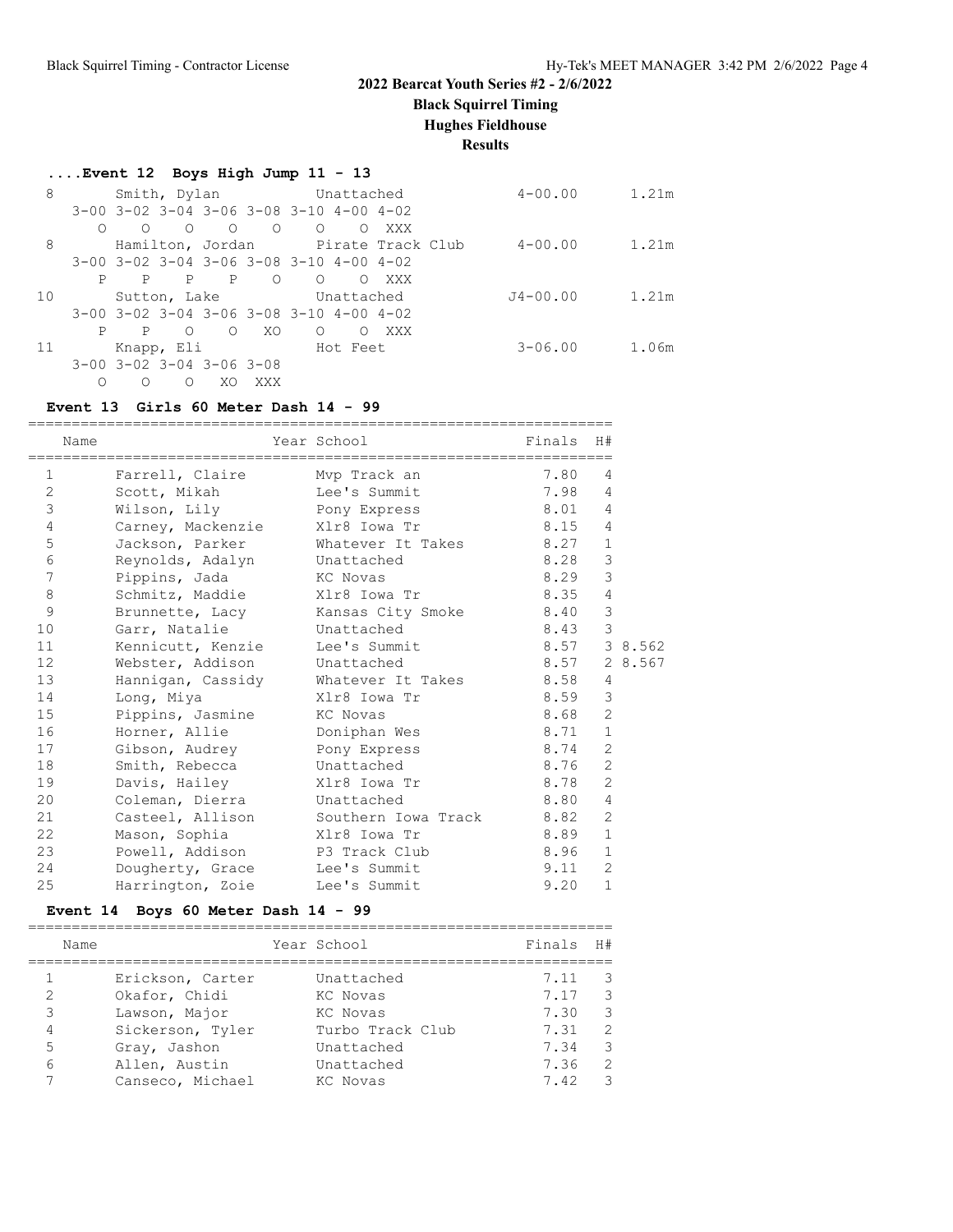**Black Squirrel Timing**

**Hughes Fieldhouse**

**Results**

#### **....Event 14 Boys 60 Meter Dash 14 - 99**

| 8  | wells, Ryker      | Pony Express      | 7.52 | 3       |
|----|-------------------|-------------------|------|---------|
| 9  | Rhoades, Andrew   | Pony Express      | 7.65 | 2       |
| 10 | Reynolds, Ryce    | Unattached        | 7.74 | 3       |
| 11 | Naples, Jeff      | Kansas City Smoke | 7.85 | 2       |
| 12 | Sparks, Frank     | Unattached        | 7.86 | 2       |
| 13 | Apple, Nathan     | Hot Feet          | 7.90 | 2       |
| 14 | Couch, Dylan      | KC Novas          | 7.95 | 1 7.942 |
| 15 | Gibbs, Riley      | Pony Express      | 7.95 | 2 7.950 |
| 16 | Thomson, Benjamin | Pony Express      | 7.98 |         |
| 17 | Cleary, Carter    | Pony Express      | 8.54 |         |
|    |                   |                   |      |         |

#### **Event 15 Girls 60 Meter Dash 11 - 13**

|                | Name               | Year School   | Finals | H#            |
|----------------|--------------------|---------------|--------|---------------|
|                | Alexander, J'Niyah | Track and Fi  | 8.26   | 2             |
| 2              | Lorenz, Autumn     | Manhattan Tr  | 8.54   | $\mathcal{L}$ |
| 3              | Parker, Layla      | KC Novas      | 8.82   | $\mathcal{L}$ |
| $\overline{4}$ | Vizcarra, Matilda  | Mvp Track an  | 8.83   | $\mathcal{L}$ |
| 5              | Wright, Addison    | Stride Ryte   | 8.95   |               |
| 6              | Erickson, Hadley   | Unattached    | 8.96   | $\mathbf{1}$  |
|                | Richardson, Brookl | Stride Ryte   | 8.98   | $\mathcal{L}$ |
| 8              | Powell, Emmerson   | P3 Track Club | 9.21   |               |
| 9              | Reynolds, Emma     | Unattached    | 9.29   | $\mathcal{P}$ |
|                | Schulenberg, Gracy | Pony Express  | 9.43   |               |

### **Event 16 Boys 60 Meter Dash 11 - 13**

|              | Name |                    | Year School       | Finals | H#             |
|--------------|------|--------------------|-------------------|--------|----------------|
| $\mathbf{1}$ |      | Hayles, De'Varie   | Whatever It Takes | 7.69   | 3              |
| 2            |      | Peterson, Caleb    | Oklahoma Che      | 7.79   | 3              |
| 3            |      | Larson, Ethan      | Pirate Track Club | 7.88   | 3              |
| 4            |      | Harrell, Noah      | Whatever It Takes | 7.97   | 3              |
| 5            |      | Pollard, Shinji    | Hot Feet          | 8.15   | 3              |
| 6            |      | Washington III, Do | Dark Knights      | 8.28   | 3              |
| 7            |      | Oyetunji, Tobi     | Unattached        | 8.37   | 3              |
| 8            |      | House, Jake        | KC Novas          | 8.40   | 3              |
| 9            |      | Wazac, Embry       | Pirate Track Club | 8.61   | $\overline{2}$ |
| 10           |      | Reissig, Grant     | Girard Warri      | 8.62   | $\overline{2}$ |
| 11           |      | Sutton, Lake       | Unattached        | 8.95   | $\overline{2}$ |
| 12           |      | Miller, Mason      | KC Fire           | 9.02   | $\mathfrak{D}$ |
| 13           |      | Burnich, Bennett   | Pirate Track Club | 9.06   | $\overline{2}$ |
| 14           |      | Hamilton, Jordan   | Pirate Track Club | 9.28   | $\mathbf{1}$   |
| 15           |      | Smith, Dylan       | Unattached        | 9.37   | $\mathbf{1}$   |
| 16           |      | Knapp, Eli         | Hot Feet          | 9.52   | $\mathbf{1}$   |
| 17           |      | Parker, Jackson    | KC Novas          | 9.54   | $\overline{2}$ |
| 18           |      | Nielson, Lincoln   | Pony Express      | 9.98   | $\mathbf{1}$   |

#### **Event 17 Girls 60 Meter Hurdles 30" 11 - 13**

| Name |                 | Year School | Finals |
|------|-----------------|-------------|--------|
|      |                 |             |        |
|      | Mosley, Saniyah | KC Novas    | 10 O.S |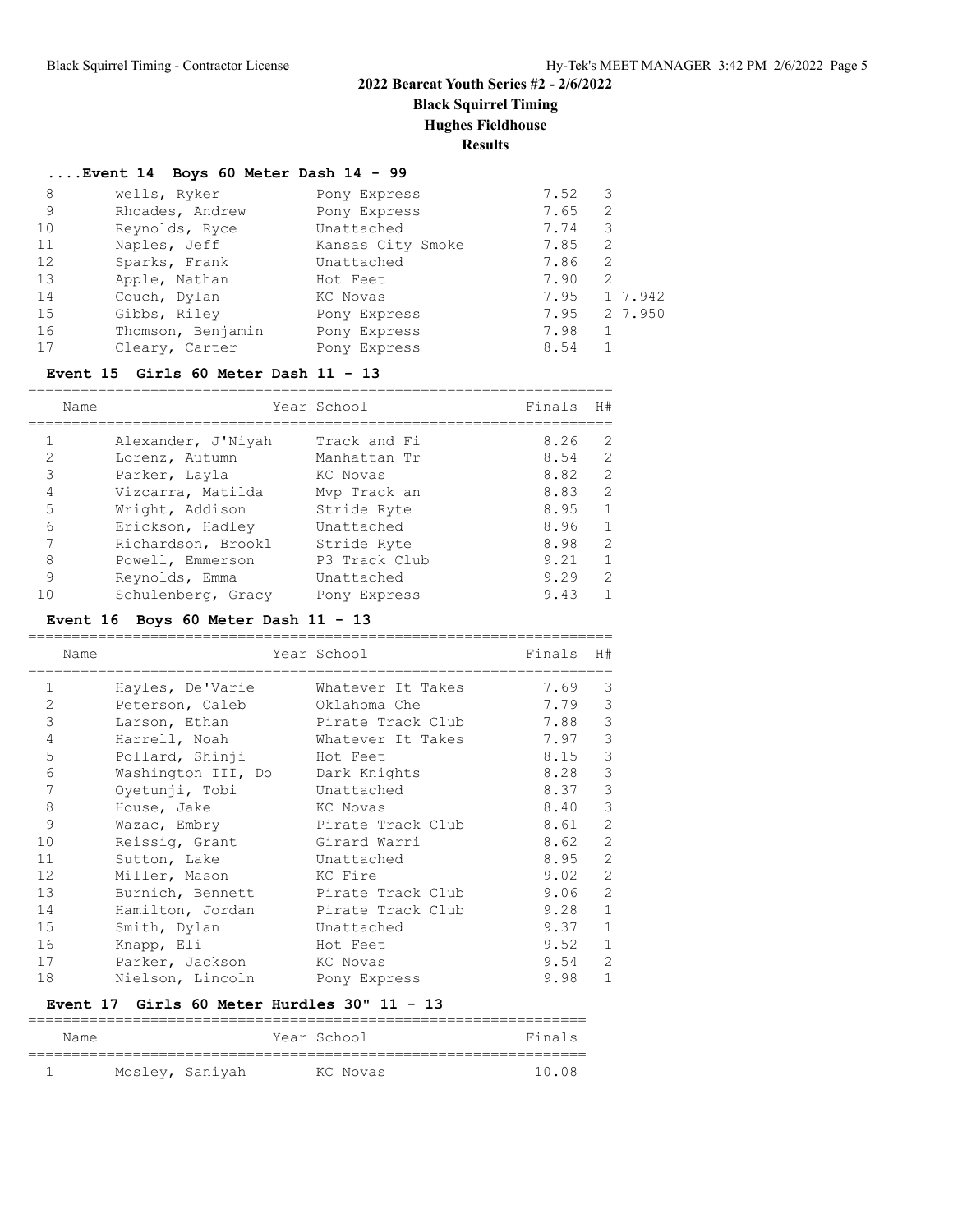## **Black Squirrel Timing**

**Hughes Fieldhouse**

**Results**

### **....Event 17 Girls 60 Meter Hurdles 30" 11 - 13**

|                         | Parker, Layla     | KC Novas          | 10.11 |
|-------------------------|-------------------|-------------------|-------|
| $\overline{\mathbf{3}}$ | Bender, Elizabeth | Whatever It Takes | 10.30 |
| - 4                     | Vizcarra, Matilda | Mvp Track an      | 10.59 |

### **Event 18 Boys 60 Meter Hurdles 33" 11 - 13**

|   | Name               | Year School  | Finals |
|---|--------------------|--------------|--------|
|   |                    |              |        |
|   | Parker, Jackson    | KC Novas     | 10.54  |
|   | Reissig, Grant     | Girard Warri | 10.67  |
| ੨ | Sutton, Lake       | Unattached   | 11.46  |
|   | Linder-Maloney, Ja | KC Fire      | 12.23  |

#### **Event 19 Girls 200 Meter Dash 14 - 99**

|                | Name | ----------------------------<br>--------------------------- | =============================<br>Year School<br>============================= | Finals | H#             |
|----------------|------|-------------------------------------------------------------|-------------------------------------------------------------------------------|--------|----------------|
| 1              |      | Scott, Mikah                                                | Lee's Summit                                                                  | 25.93  | 5              |
| $\overline{2}$ |      | Farrell, Claire                                             | Mvp Track an                                                                  | 25.94  | 5              |
| 3              |      | Moretina, Mackenzi                                          | Pure Talent Elite                                                             | 27.43  | 3              |
| $\overline{4}$ |      | Dawson, Avery                                               | Whatever It Takes                                                             | 27.48  | $\overline{4}$ |
| 5              |      | Farrington, Whitne                                          | Lee's Summit                                                                  | 27.66  | $\overline{4}$ |
| 6              |      | Birmingham, Jaimy                                           | Lee's Summit                                                                  | 27.79  | 5              |
| 7              |      | Wilson, Lily                                                | Pony Express                                                                  | 27.82  | 3              |
| 8              |      | Glennen, Hannah                                             | Maywood West                                                                  | 28.05  | 3              |
| 9              |      | Hannigan, Cassidy                                           | Whatever It Takes                                                             | 28.17  | 3              |
| 10             |      | Webster, Addison                                            | Unattached                                                                    | 28.18  | $\mathbf{2}$   |
| 11             |      | Bartholome, Emma                                            | Unattached                                                                    | 28.19  | $\overline{c}$ |
| 12             |      | Jackson, Parker                                             | Whatever It Takes                                                             | 28.40  | $\mathbf{1}$   |
| 13             |      | Pippins, Jasmine                                            | KC Novas                                                                      | 28.45  | 3              |
| 14             |      | Brunnette, Lacy                                             | Kansas City Smoke                                                             | 28.50  | 3              |
| 15             |      | Vohs, Emma                                                  | Hot Feet                                                                      | 28.51  | 5              |
| 16             |      | Kennicutt, Kenzie                                           | Lee's Summit                                                                  | 28.53  | $\overline{4}$ |
| 17             |      | Davis, Hailey                                               | Xlr8 Iowa Tr                                                                  | 28.69  | $\mathbf{1}$   |
| 18             |      | Gibson, Audrey                                              | Pony Express                                                                  | 29.06  | $\mathbf{2}$   |
| 19             |      | Smith, Rebecca                                              | Unattached                                                                    | 29.09  | $\overline{2}$ |
| 20             |      | Downs, Laura                                                | Xlr8 Iowa Tr                                                                  | 29.52  | $\mathbf{1}$   |
| 21             |      | Coleman, Dierra                                             | Unattached                                                                    | 30.35  | $\overline{c}$ |
| 22             |      | Millsap, Faith                                              | Xlr8 Iowa Tr                                                                  | 30.66  | $\mathbf{1}$   |
| 23             |      | Birmingham, Kenned                                          | Lee's Summit                                                                  | 30.92  | $\overline{4}$ |
| 24             |      | Dougherty, Grace                                            | Lee's Summit                                                                  | 32.23  | $\mathbf{1}$   |
| 25             |      | Harrington, Zoie                                            | Lee's Summit                                                                  | 32.43  | $\mathbf{2}$   |

#### **Event 20 Boys 200 Meter Dash 14 - 99**

===================================================================

|   | Name             | Year School  | Finals | H#             |
|---|------------------|--------------|--------|----------------|
|   | Erickson, Carter | Unattached   | 22.96  | $\overline{4}$ |
| 2 | Lockwood, Grant  | Hot Feet     | 23.16  | $\overline{4}$ |
| 3 | Dobbins, Mason   | Hot Feet     | 23.25  | - 3            |
| 4 | Okafor, Chidi    | KC Novas     | 23.61  | -3             |
| 5 | Gray, Jashon     | Unattached   | 23.69  | $\overline{4}$ |
| 6 | Rhoades, Andrew  | Pony Express | 23.84  | $\overline{4}$ |
| 7 | Lawson, Major    | KC Novas     | 24.13  | $\overline{4}$ |
|   |                  |              |        |                |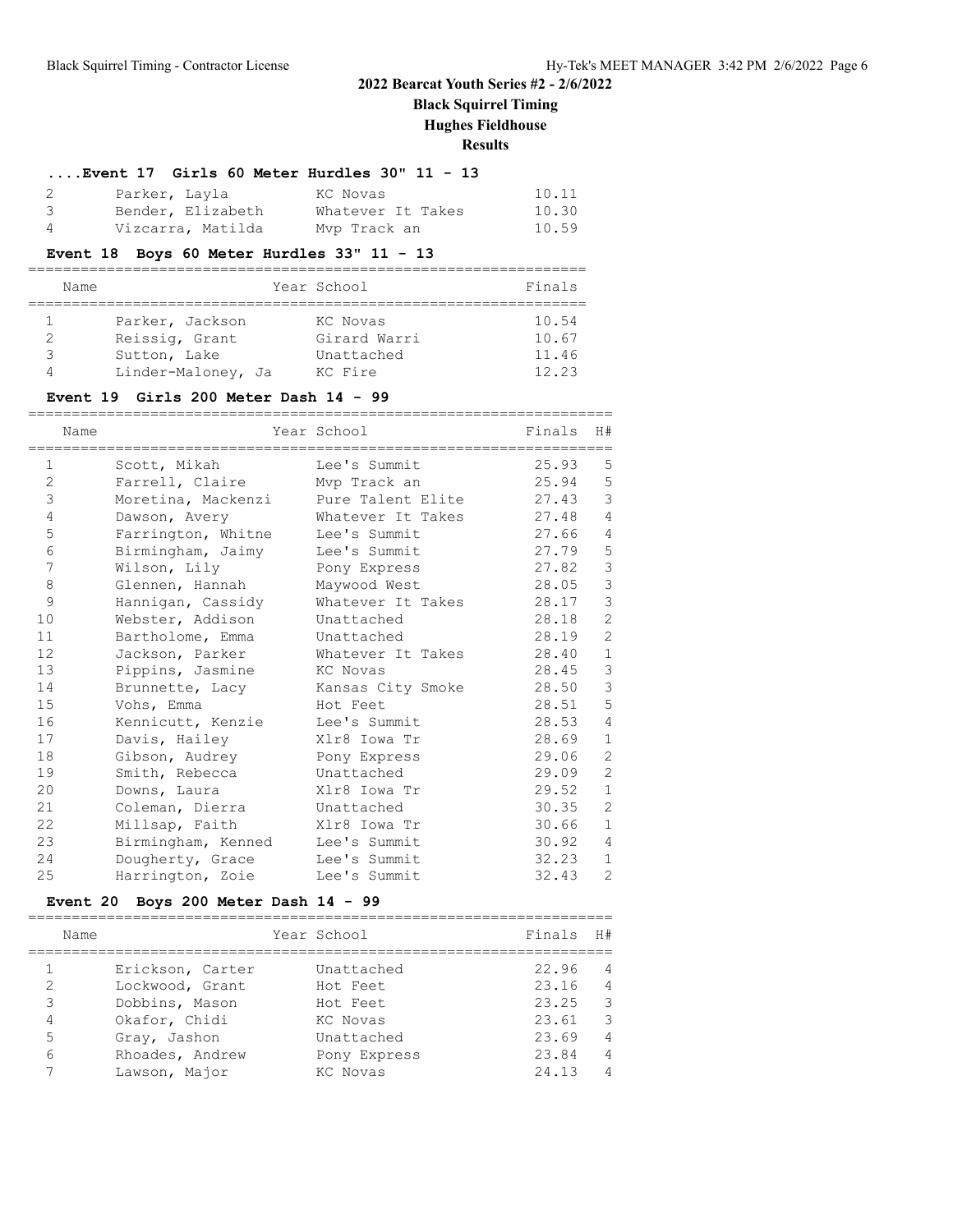**Black Squirrel Timing**

**Hughes Fieldhouse**

**Results**

|    | Event 20 Boys 200 Meter Dash 14 - 99 |                   |       |               |
|----|--------------------------------------|-------------------|-------|---------------|
| 8  | Allen, Noah                          | KC Novas          | 24.34 | 3             |
| 9  | Lopez, Brandon                       | KC Novas          | 25.05 | 3             |
| 10 | Spears, Dominic                      | Pirate Track Club | 25.43 | $\mathbf{1}$  |
| 11 | Naples, Jeff                         | Kansas City Smoke | 25.54 | 2             |
| 12 | Sparks, Frank                        | Unattached        | 25.56 | 3             |
| 13 | Apple, Nathan                        | Hot Feet          | 25.69 | $\mathcal{L}$ |
| 14 | O'Dell, Parker                       | Unattached        | 26.04 | 1             |
| 15 | Rotich, Huston                       | Unattached        | 26.10 | 2             |
| 16 | Couch, Dylan                         | KC Novas          | 26.61 | 2             |
| 17 | Cleary, Carter                       | Pony Express      | 27.93 | $\mathbf{1}$  |

### **Event 21 Girls 200 Meter Dash 11 - 13**

|    | Name               | Year School       | Finals | H#            |
|----|--------------------|-------------------|--------|---------------|
|    | Alexander, J'Niyah | Track and Fi      | 27.50  | 2             |
| 2  | Lorenz, Autumn     | Manhattan Tr      | 27.96  | $\mathbf{1}$  |
| 3  | Mosley, Saniyah    | KC Novas          | 28.47  | 2             |
| 4  | Bender, Elizabeth  | Whatever It Takes | 28.86  | 2             |
| 5  | Powell, Ellerson   | P3 Track Club     | 29.21  | $\mathbf{1}$  |
| 6  | Parker, Layla      | KC Novas          | 29.39  | $\mathbf{1}$  |
|    | Richardson, Brookl | Stride Ryte       | 29.71  | $\mathbf{1}$  |
| 8  | Moffitt, Addyson   | KC Fire           | 30.11  | $\mathbf{1}$  |
| 9  | Vizcarra, Matilda  | Mvp Track an      | 30.16  | $\mathcal{L}$ |
| 10 | Wright, Addison    | Stride Ryte       | 30.48  | $\mathbf{1}$  |
| 11 | Conklin, Kyleigh   | Mount Ayr TC      | 32.09  | $\mathcal{P}$ |

### **Event 22 Boys 200 Meter Dash 11 - 13**

|                | Name |                  | Year School       | Finals | H#            |
|----------------|------|------------------|-------------------|--------|---------------|
|                |      | Harrell, Noah    | Whatever It Takes | 25.56  | 3             |
| $\overline{2}$ |      | Peterson, Caleb  | Oklahoma Che      | 25.74  | 3             |
| 3              |      | Hayles, De'Varie | Whatever It Takes | 25.81  | 3             |
| 4              |      | Larson, Ethan    | Pirate Track Club | 26.35  | 3             |
| 5              |      | Pollard, Shinji  | Hot Feet          | 26.85  | $\mathcal{E}$ |
| 6              |      | Oyetunji, Tobi   | Unattached        | 27.17  | 3             |
|                |      | House, Jake      | KC Novas          | 27.92  | 2             |
| 8              |      | Wazac, Embry     | Pirate Track Club | 29.04  | 2             |
| 9              |      | Burnich, Bennett | Pirate Track Club | 30.17  | 2             |
| 10             |      | Miller, Mason    | KC Fire           | 30.30  | $\mathbf{1}$  |
| 11             |      | Emison, Jack     | Hot Feet          | 30.44  | 2             |
| 12             |      | Parker, Jackson  | KC Novas          | 31.42  | 2             |
| 13             |      | Hamilton, Jordan | Pirate Track Club | 31.88  | $\mathbf{1}$  |
| 14             |      | Smith, Dylan     | Unattached        | 32.24  | $\mathbf{1}$  |
| 15             |      | Knapp, Eli       | Hot Feet          | 32.66  | $\mathbf{1}$  |
| 16             |      | Nielson, Lincoln | Pony Express      | 35.26  | $\mathbf{1}$  |

### **Event 23 Girls 400 Meter Dash 14 - 99**

| Name            | Year School    | Finals H# |                |
|-----------------|----------------|-----------|----------------|
|                 |                |           |                |
| Farrell, Claire | Mvp Track an   | 57 98     | $\overline{4}$ |
| Evans, Mitzi    | Speed Alliance | 58.16     |                |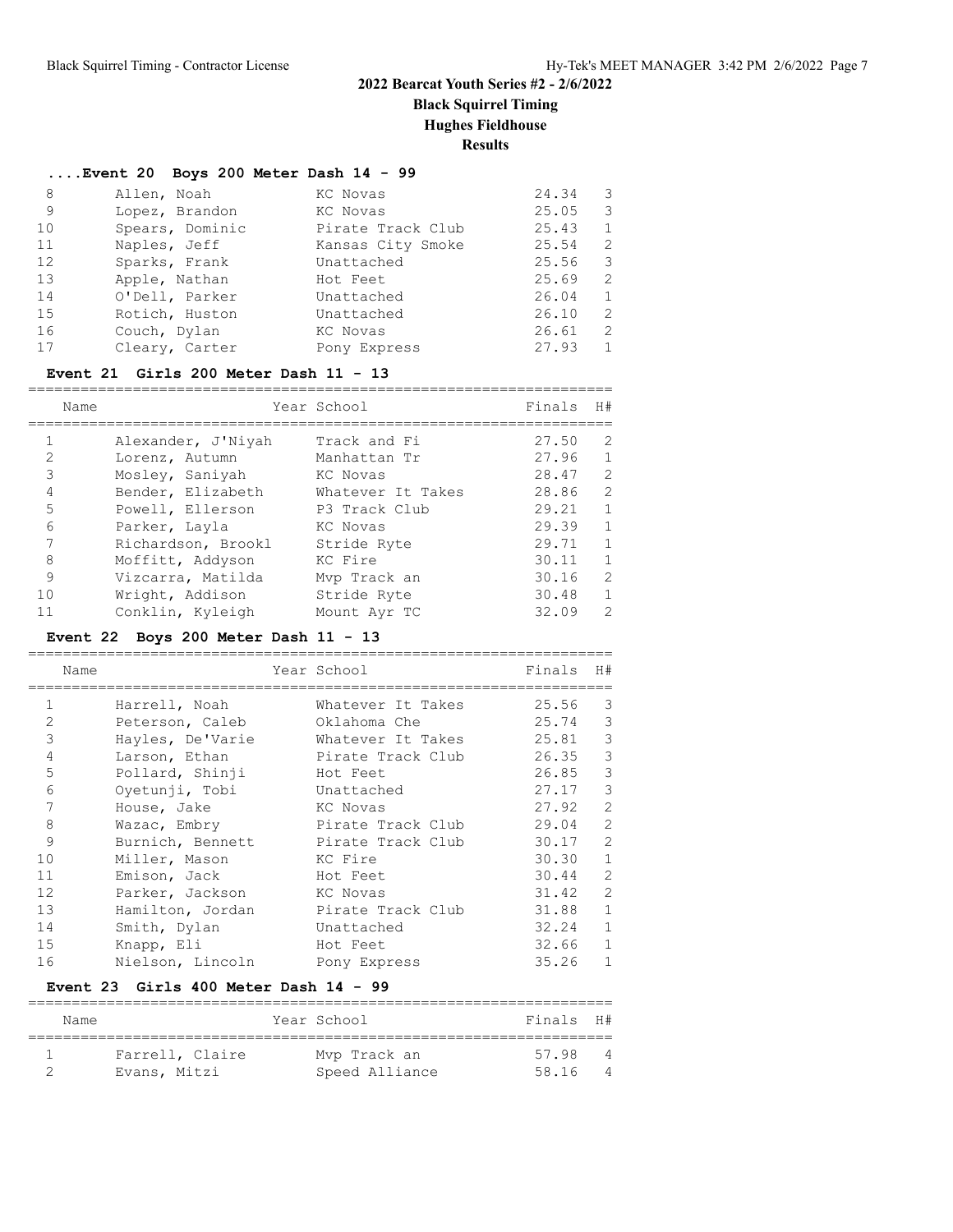**Black Squirrel Timing**

#### **Hughes Fieldhouse**

**Results**

**....Event 23 Girls 400 Meter Dash 14 - 99** 3 Patillo, Jaiya Unattached 58.78 1 4 Blanchard, Jayce X1r8 Iowa Tr 59.49 4 5 Mcginnis, Kaliyah KC Novas 1:00.83 3 6 Robinson, Charis Unattached 1:02.04 3 7 Hubert, Quincy KC Novas 1:02.39 3 8 Reynolds, Adalyn Unattached 1:02.85 3 1:02.842 9 Dawson, Avery Whatever It Takes 1:02.85 4 1:02.849 10 Broesder, Adee Lee's Summit 1:03.16 2 11 Garr, Natalie Unattached 1:03.95 2 12 Williams, Brooke Unattached 1:04.57 2 13 Baker, Paige **Unattached** 1:04.86 2 14 Bartholome, Emma Unattached 1:05.75 2 15 Cole, Claire Unattached 1:05.97 1 16 Sieck, Kayla Xlr8 Iowa Tr 1:06.87 2 17 Downs, Laura Xlr8 Iowa Tr 1:07.72 1 18 Huffmaster, Alyssa KC Novas 1:12.15 1 19 Ding, Nyamal Unattached 1:19.23 1

#### **Event 24 Boys 400 Meter Dash 14 - 99**

|                | Name |                                 | Year School       | Finals  | H#             |
|----------------|------|---------------------------------|-------------------|---------|----------------|
| 1              |      | Reynolds, Ryce                  | Unattached        | 51.93   | $\overline{4}$ |
| $\overline{2}$ |      | Sandler, Trenton                | Dream Run Club    | 52.09   | $\overline{4}$ |
| 3              |      | Bunker, Luke                    | Unattached        | 52.26   | $\overline{4}$ |
| $\overline{4}$ |      | Dut, Kon                        | Xlr8 Iowa Tr      | 52.29   | $\mathbf{2}$   |
| 5              |      | Rhoades, Andrew                 | Pony Express      | 52.54   | $\mathfrak{Z}$ |
| 6              |      | Mace-Maynard, Jack Xlr8 Iowa Tr |                   | 52.59   | $\overline{4}$ |
| 7              |      | Meike, Luke                     | Xlr8 Iowa Tr      | 52.89   | $\sqrt{4}$     |
| 8              |      | Witt, Riley                     | Xlr8 Iowa Tr      | 53.00   | $\mathcal{S}$  |
| 9              |      | Lucas, Brody                    | Xlr8 Iowa Tr      | 53.62   | $\overline{4}$ |
| 10             |      | Okafor, Chidi                   | KC Novas          | 54.56   | $\mathbf{2}$   |
| 11             |      | Sickerson, Tyler                | Turbo Track Club  | 54.57   | $\mathfrak{Z}$ |
| 12             |      | Lopez, Brandon                  | KC Novas          | 55.06   | 3              |
| 13             |      | Gregory, Merritt Dream Run Club |                   | 55.22   | 3              |
| 14             |      | Allen, Noah                     | KC Novas          | 55.98   | $\mathbf{2}$   |
| 15             |      | Smith, Jordan                   | Pure Talent Elite | 56.17   | 3              |
| 16             |      | Gibbs, Riley                    | Pony Express      | 56.41   | $\overline{2}$ |
| 17             |      | Masters, Dylan                  | Unattached        | 57.22   | $\mathbf{2}$   |
| 18             |      | O'Dell, Parker                  | Unattached        | 58.78   | $\mathbf{1}$   |
| 19             |      | Thomson, Benjamin Pony Express  |                   | 1:00.02 | $\mathbf{1}$   |
|                |      |                                 |                   |         |                |

#### **Event 25 Girls 400 Meter Dash 11 - 13**

|   | Name |                   | Year School  | Finals  | H#             |
|---|------|-------------------|--------------|---------|----------------|
|   |      | Moffitt, Addyson  | KC Fire      | 1:06.25 | - 2            |
| 2 |      | Mosley, Saniyah   | KC Novas     | 1:06.38 | $\overline{2}$ |
| 3 |      | Lorenz, Autumn    | Manhattan Tr | 1:07.67 | $\overline{2}$ |
| 4 |      | Reynolds, Emma    | Unattached   | 1:11.84 | $\mathbf{1}$   |
| 5 |      | Conklin, Kyleigh  | Mount Ayr TC | 1:15.29 | $\overline{1}$ |
| 6 |      | Cornell, Isabella | KC Novas     | 1:17.50 | $\mathbf{1}$   |
|   |      |                   |              |         |                |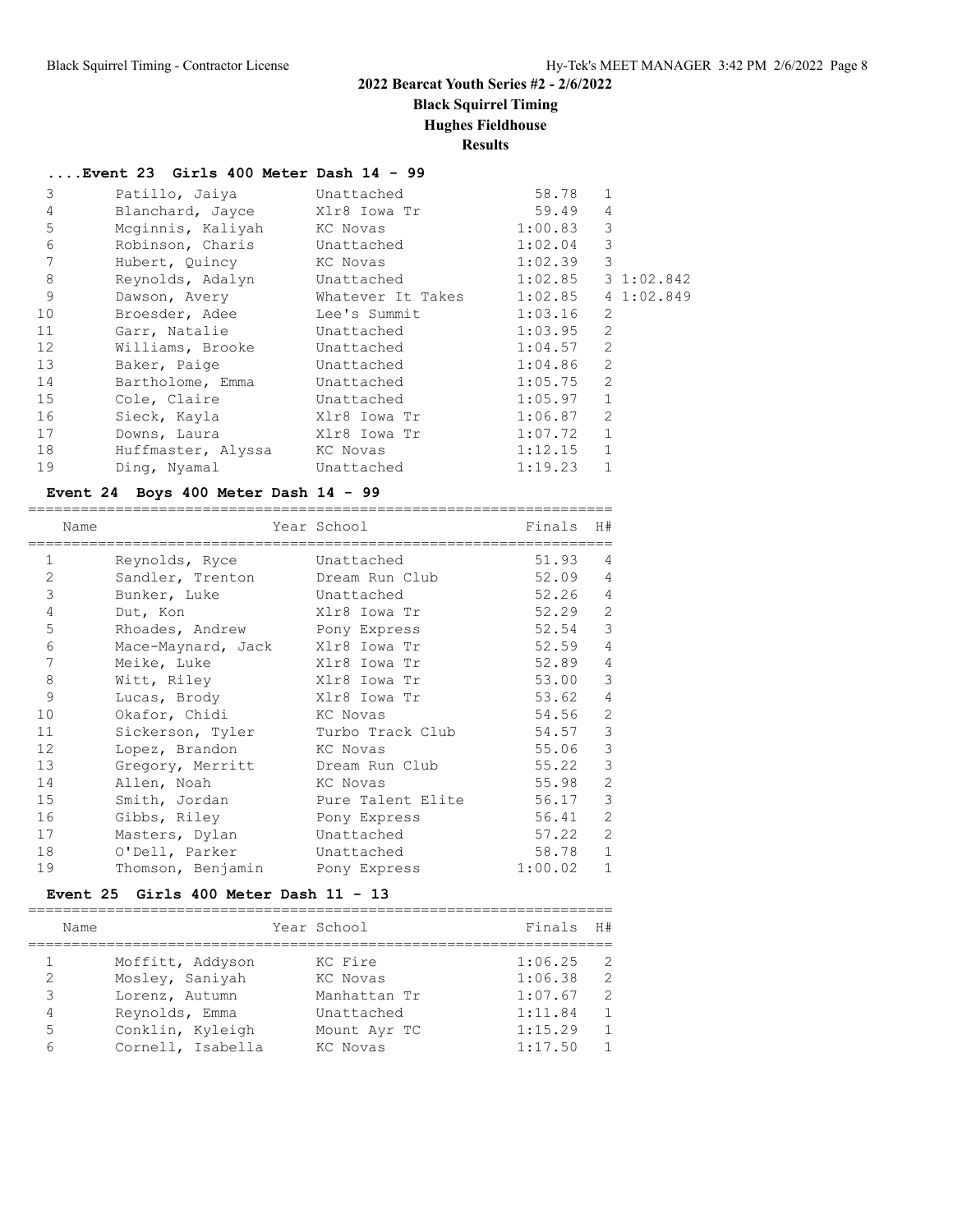**Black Squirrel Timing**

**Hughes Fieldhouse**

**Results**

### **Event 26 Boys 400 Meter Dash 11 - 13**

| Name           |                    | Year School       | Finals H# |                |                      |
|----------------|--------------------|-------------------|-----------|----------------|----------------------|
|                | Harrell, Noah      | Whatever It Takes | 58.88     | 2              |                      |
| $\mathfrak{D}$ | House, Jake        | KC Novas          | 59.74     | 2              |                      |
| 3              | Oyetunji, Tobi     | Unattached        | 1:04.51   | $\mathcal{L}$  |                      |
| 4              | Flowers, Nicholas  | Pirate Track Club |           |                | $1:06.61$ 2 1:06.606 |
| 5              | Linder-Maloney, Ja | KC Fire           |           |                | $1:06.61$ 2 1:06.610 |
| 6              | Washington III, Do | Dark Knights      | 1:08.51   | $\mathbf{1}$   |                      |
| 7              | Emison, Jack       | Hot Feet          | 1:09.64   | $\overline{1}$ |                      |
| 8              | Cole, Jackson      | Unattached        | 1:11.95   | $\mathbf{1}$   |                      |
| 9              | Burnich, Bennett   | Pirate Track Club | 1:13.64   | $\mathbf{1}$   |                      |
| 1 ೧            | Stevenson Jr, Ryan | Unattached        | 1:18.15   |                |                      |

### **Event 27 Girls 800 Meter Run 14 - 99**

| Name           | ============================= | Year School             | Finals<br>H#<br>;============================= |
|----------------|-------------------------------|-------------------------|------------------------------------------------|
| $\mathbf{1}$   | Clark, Makayla                | Lee's Summit            | 2:20.29<br>2                                   |
|                | 34.114 (34.114)               | 1:27.247(53.134)        | $2:20.282$ (53.035)                            |
| 2              | Noe, Paityn                   | Xlr8 Iowa Tr            | 2:21.61<br>- 2                                 |
|                | 34.662 (34.662)               | $1:28.446$ (53.785)     | $2:21.603$ (53.157)                            |
| $\mathfrak{Z}$ | Williams, Elle                | Dwest                   | 2:23.92<br>$\overline{2}$                      |
|                | 32.930 (32.930)               | $1:27.114$ (54.185)     | 2:23.920(56.806)                               |
| 4              | Johannes, Lily                | Xlr8 Iowa Tr            | 2:25.21 2                                      |
|                | 34.480 (34.480)               | 1:28.685(54.206)        | $2:25.201$ (56.516)                            |
| 5              | Nead, Faith                   | Xlr8 Iowa Tr            | 2:26.80 2                                      |
|                | 34.815 (34.815)               | 1:29.311(54.496)        | 2:26.797(57.487)                               |
| 6              | Tenpas, Aleah                 | Unattached              | 2:28.54 2                                      |
|                | 34.871 (34.871)               | 1:28.992(54.122)        | 2:28.533(59.542)                               |
| 7              | Timmerman, Geneva             | Xlr8 Iowa Tr            | 2:29.65 2                                      |
|                | 34.375 (34.375)               | $1:29.397$ (55.023)     | $2:29.642$ $(1:00.245)$                        |
| 8              | Messerly, Piper               | Xlr8 Iowa Tr            | 2:31.32<br>$\overline{1}$                      |
|                | 33.788 (33.788)               | $1:31.369$ (57.582)     | $2:31.319$ (59.950)                            |
| 9              | Brown, Kolby                  | Hot Feet                | 2:34.48<br>- 1                                 |
|                | 36.066 (36.066)               | 1:33.977(57.912)        | $2:34.472$ $(1:00.496)$                        |
| 10             | Bergstrom, Maya               | Xlr8 Iowa Tr            | 2:35.36<br>- 1                                 |
|                | 36.262 (36.262)               | $1:35.932$ $(59.670)$   | 2:35.353(59.422)                               |
| 11             | Burson, Livie                 | Unattached              | 2:38.46 2                                      |
|                | 35.097 (35.097)               | 1:30.517(55.420)        | $2:38.451$ $(1:07.934)$                        |
| 12             | Stanley, Emma                 | Xlr8 Iowa Tr            | 2:38.70<br>$\overline{1}$                      |
|                | 34.275 (34.275)               | 1:34.820(1:00.546)      | $2:38.696$ $(1:03.876)$                        |
| 13             | Sieck, Kayla                  | Xlr8 Iowa Tr            | 2:41.26<br>1                                   |
|                | 36.558 (36.558)               | 1:40.637(1:04.079)      | $2:41.252$ $(1:00.616)$                        |
| 14             | Rush, Ava                     | Xlr8 Iowa Tr            | 2:42.93<br>1                                   |
|                | 34.939 (34.939)               | 1:36.313(1:01.375)      | $2:42.926$ $(1:06.613)$                        |
| 15             | Cutler, Bailey                | KC Fire                 | 2:43.02<br>1                                   |
|                | 36.651 (36.651)               | $1:40.357$ $(1:03.706)$ | $2:43.013$ $(1:02.657)$                        |
| 16             | Garr, Natalie                 | Unattached              | 2:44.41<br>- 1                                 |
|                | 36.101 (36.101)               | $1:36.912$ $(1:00.812)$ | $2:44.402$ $(1:07.490)$                        |
| 17             | Wardlaw, Ava                  | Unattached              | 2:48.98<br>$\overline{2}$                      |
|                | 36.409 (36.409)               | 1:41.406(1:04.998)      | $2:48.980$ $(1:07.574)$                        |
| 18             | Apple, Erin                   | Hot Feet                | 3:10.90 1                                      |
|                | 39.258 (39.258)               | $1:54.502$ $(1:15.245)$ | $3:10.892$ $(1:16.390)$                        |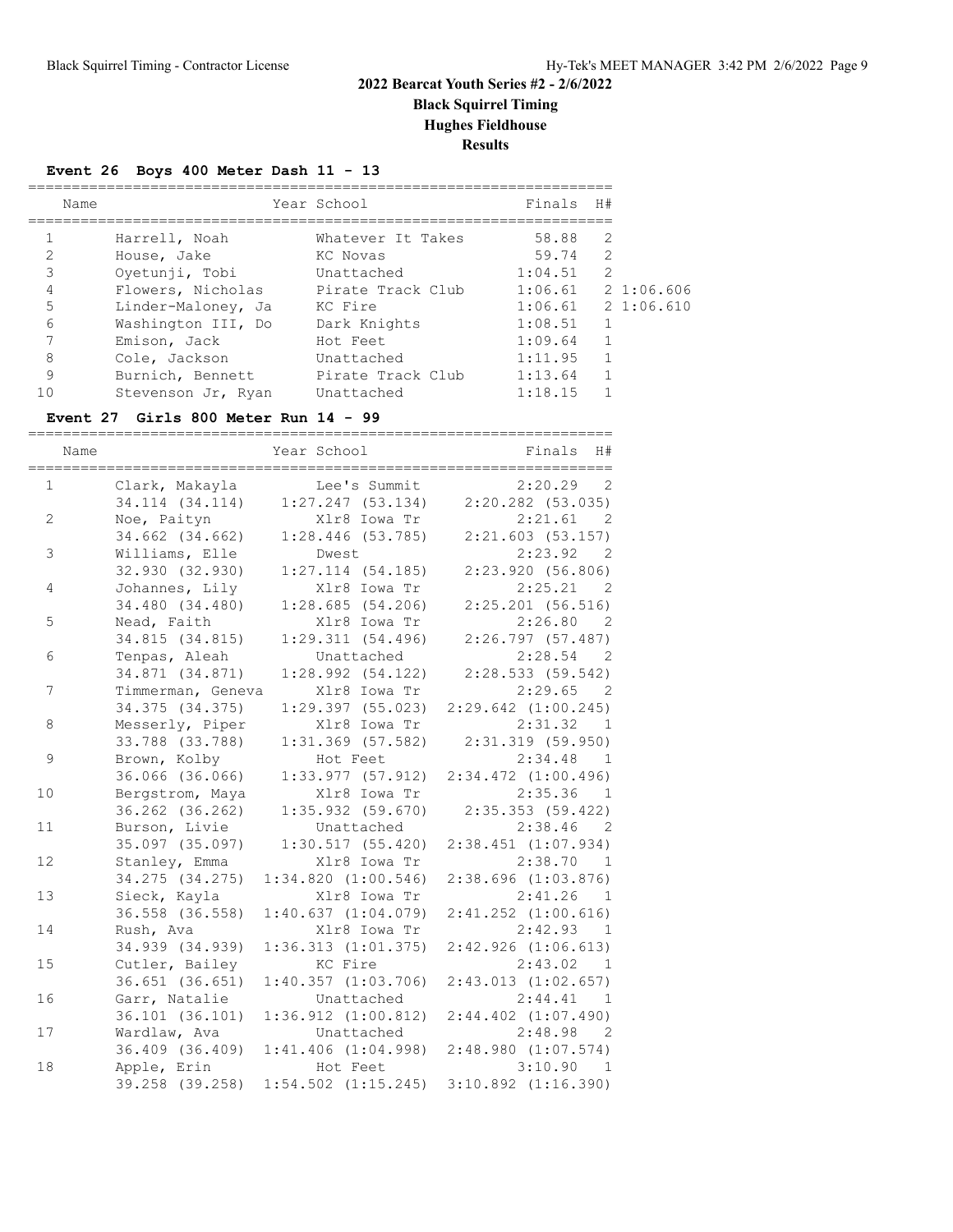**Black Squirrel Timing Hughes Fieldhouse**

**Results**

### **Event 28 Boys 800 Meter Run 14 - 99**

|              | Name |                     | Year School           | H#<br>Finals              |
|--------------|------|---------------------|-----------------------|---------------------------|
| $\mathbf{1}$ |      | Sandler, Trenton    | Dream Run Club        | $\mathbf{2}$<br>1:59.65   |
|              |      | 29.951 (29.951)     | 1:14.365(44.414)      | $1:59.648$ (45.284)       |
| 2            |      | Arellano, Logan     | Unattached            | 1:59.90<br>2              |
|              |      | 29.741 (29.741)     | $1:15.002$ (45.262)   | $1:59.892$ $(44.890)$     |
| 3            |      | Dut, Kon            | Xlr8 Iowa Tr          | 2:03.10<br>$\overline{2}$ |
|              |      | 29.711 (29.711)     | 1:14.960(45.249)      | $2:03.099$ (48.139)       |
| 4            |      | Decker, Aidan       | Xlr8 Iowa Tr          | 2:04.82<br>- 2            |
|              |      | 30.547 (30.547)     | $1:17.039$ (46.493)   | 2:04.815(47.776)          |
| 5            |      | Kinslow, charlie    | Pony Express          | 2:05.91<br><sup>1</sup>   |
|              |      | 30.993 (30.993)     | $1:19.822$ $(48.829)$ | $2:05.902$ $(46.080)$     |
| 6            |      | Lucas, Brody        | Xlr8 Iowa Tr          | 2:06.54<br>- 2            |
|              |      | 29.928 (29.928)     | $1:16.821$ $(46.894)$ | 2:06.531(49.710)          |
| 7            |      | Tapp, Grayson       | Unattached            | 2:06.66<br>- 2            |
|              |      | $30.165$ (30.165)   | $1:17.173$ (47.009)   | 2:06.659(49.486)          |
| 8            |      | Gregory, Merritt    | Dream Run Club        | 2:07.23<br>- 2            |
|              |      | 30.395 (30.395)     | $1:16.588$ (46.194)   | $2:07.226$ (50.638)       |
| $\mathsf 9$  |      | Jackson, Alex       | Unattached            | 2:07.80<br>- 2            |
|              |      | $31.128$ $(31.128)$ | $1:18.700$ $(47.573)$ | 2:07.795(49.095)          |
| 10           |      | Bendgen, Landon     | Xlr8 Iowa Tr          | 2:08.16<br><sup>1</sup>   |
|              |      | 30.788 (30.788)     | $1:19.343$ (48.555)   | $2:08.152$ (48.809)       |
| 11           |      | Bishard, Jonathan   | Kansas City Smoke     | 2:09.11<br>1              |
|              |      | 32.678 (32.678)     | $1:22.126$ (49.448)   | 2:09.101(46.975)          |
| 12           |      | Donoho, Andrew      | Xlr8 Iowa Tr          | 2:09.25<br>$\overline{2}$ |
|              |      | 28.889 (28.889)     | $1:15.958$ (47.069)   | 2:09.250(53.293)          |
| 13           |      | Lynch, Kayden       | Xlr8 Iowa Tr          | 2:09.59<br>1              |
|              |      | 30.943 (30.943)     | $1:19.218$ $(48.276)$ | 2:09.590(50.372)          |
| 14           |      | Perez, Jorge        | Unattached            | 2:11.01<br>- 1            |
|              |      | 32.868 (32.868)     | $1:22.553$ (49.685)   | 2:11.010(48.457)          |
| 15           |      | Forquer, Sean       | Unattached            | 2:11.34<br>1              |
|              |      | 32.292 (32.292)     | 1:21.970(49.678)      | 2:11.340(49.370)          |
| 16           |      | McIlravy, Alik      | Xlr8 Iowa Tr          | 2:13.51<br>2              |
|              |      | $30.620$ $(30.620)$ | 1:19.605(48.985)      | 2:13.505(53.900)          |
| 17           |      | Garrett, Thomas     | Unattached            | 2:14.25<br>$\overline{1}$ |
|              |      | 32.697 (32.697)     | $1:23.104$ (50.407)   | $2:14.242$ (51.138)       |
| 18           |      | Masters, Dylan      | Unattached            | 2:17.96<br>$\mathbf{1}$   |
|              |      | 32.508 (32.508)     | $1:24.234$ $(51.726)$ | $2:17.958$ (53.725)       |
| 19           |      | Broesder, Alec      | Unattached            | 2:18.03<br>1              |
|              |      | 33.070 (33.070)     | $1:25.678$ (52.609)   | 2:18.021(52.343)          |
| 20           |      | Schimpf, Creed      | Pony Express          | 2:28.83<br>1              |
|              |      | 33.142 (33.142)     | $1:28.062$ (54.920)   | $2:28.828$ $(1:00.767)$   |

#### **Event 29 Girls 800 Meter Run 11 - 13**

| Name          |                             | Year School | Finals                                                              |
|---------------|-----------------------------|-------------|---------------------------------------------------------------------|
| $\mathbf{1}$  | Erickson, Hadley Unattached |             | 2:40.27                                                             |
|               |                             |             | 35.709 (35.709) 1:38.304 (1:02.595) 2:40.268 (1:01.965)             |
| $\mathcal{L}$ | Howard, Audrey              | Hot Feet    | 2:42.12                                                             |
|               |                             |             | $37.758$ $(37.758)$ $1:41.422$ $(1:03.664)$ $2:42.114$ $(1:00.693)$ |
| 3             | Moffitt, Addyson            | KC Fire     | 2:48.55                                                             |
|               |                             |             | 38.087 (38.087) 1:43.339 (1:05.253) 2:48.544 (1:05.205)             |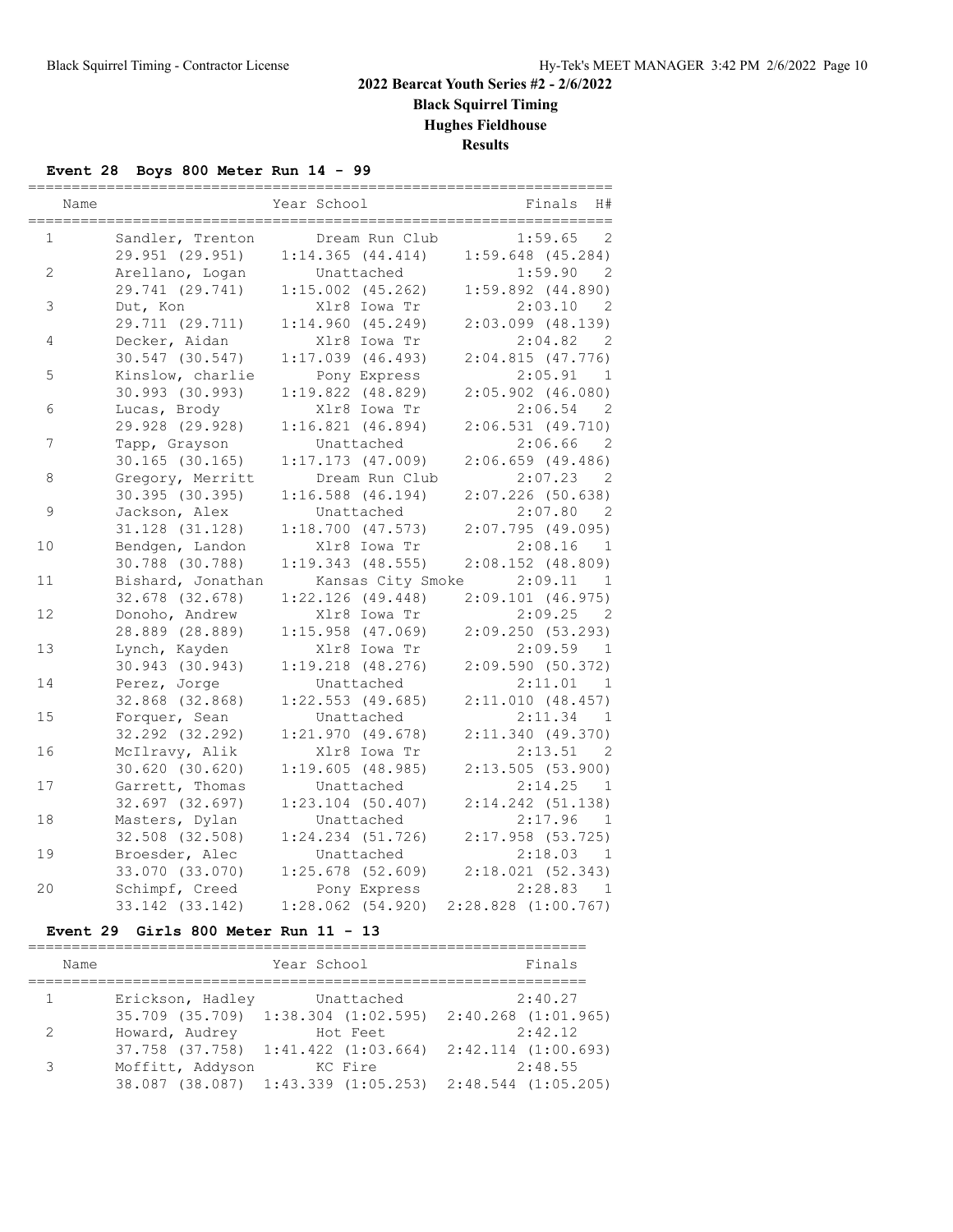**Black Squirrel Timing**

**Hughes Fieldhouse**

**Results**

### **....Event 29 Girls 800 Meter Run 11 - 13**

| 4   | Doolittle, Addison              | Unattached | 3:06.03                                                             |
|-----|---------------------------------|------------|---------------------------------------------------------------------|
|     |                                 |            | $40.054$ (40.054) 1:50.734 (1:10.680) 3:06.024 (1:15.290)           |
| - 5 | Cornell, Isabella      KC Novas |            | 3:20.58                                                             |
|     |                                 |            | $42.242$ $(42.242)$ $2:02.795$ $(1:20.554)$ $3:20.572$ $(1:17.777)$ |

### **Event 30 Boys 800 Meter Run 11 - 13**

|               | Name |                                                         | Year School |                           | Finals  |
|---------------|------|---------------------------------------------------------|-------------|---------------------------|---------|
|               |      |                                                         |             |                           |         |
| $\mathbf{1}$  |      | Martin, Henry Mhatever It Takes 2:34.67                 |             |                           |         |
|               |      | 35.841 (35.841) 1:37.138 (1:01.298) 2:34.668 (57.530)   |             |                           |         |
| $\mathcal{L}$ |      | Flowers, Nicholas                                       |             | Pirate Track Club 2:40.96 |         |
|               |      | 36.642 (36.642) 1:39.537 (1:02.896) 2:40.955 (1:01.418) |             |                           |         |
| 3             |      | Levy, Tanner                                            |             | Hot Feet                  | 2:45.43 |
|               |      | 36.961 (36.961) 1:42.702 (1:05.742) 2:45.422 (1:02.720) |             |                           |         |
| 4             |      | Stevenson Jr, Ryan Unattached                           |             |                           | 2:57.99 |
|               |      | 36.684 (36.684) 1:48.299 (1:11.616) 2:57.986 (1:09.687) |             |                           |         |
| 5             |      | Emison, Jack                                            |             | Hot Feet                  | 2:59.82 |
|               |      | 40.232 (40.232) 1:54.445 (1:14.214) 2:59.818 (1:05.374) |             |                           |         |
| 6             |      | Nyakaro, Nathan                                         |             | Whatever It Takes 3:09.51 |         |
|               |      | 43.756 (43.756) 2:00.109 (1:16.354) 3:09.506 (1:09.397) |             |                           |         |

#### **Event 31 Girls 1600 Meter Run 14 - 99**

|   | Name                    | Year School Finals                       |                                                                                                 |  |
|---|-------------------------|------------------------------------------|-------------------------------------------------------------------------------------------------|--|
|   |                         | 1 Tenpas, Aleah Unattached 5:20.46       |                                                                                                 |  |
|   |                         |                                          | $1:17.904$ (1:17.904) $2:17.171$ (59.268) $3:16.793$ (59.622) $4:19.635$ (1:02.843)             |  |
|   | 5:20.456 (1:00.822)     |                                          |                                                                                                 |  |
|   |                         | 2 Timmerman, Geneva Xlr8 Iowa Tr 5:20.54 |                                                                                                 |  |
|   |                         |                                          | $1:18.126$ (1:18.126) $2:17.517$ (59.392) $3:17.726$ (1:00.209) $4:20.135$ (1:02.409)           |  |
|   | 5:20.540(1:00.406)      |                                          |                                                                                                 |  |
|   |                         | 3 Post, Whitney Unattached 5:22.83       |                                                                                                 |  |
|   |                         |                                          | 1:20.221 (1:20.221) 2:23.688 (1:03.467) 3:25.553 (1:01.865) 4:26.218 (1:00.666)                 |  |
|   | 5:22.830(56.613)        |                                          |                                                                                                 |  |
|   |                         | 4 Cronhardt, Ella Lee's Summit 5:41.11   |                                                                                                 |  |
|   |                         |                                          | $1:21.086$ $(1:21.086)$ $2:25.250$ $(1:04.165)$ $3:32.777$ $(1:07.527)$ $4:40.661$ $(1:07.885)$ |  |
|   | $5:41.107$ $(1:00.446)$ |                                          |                                                                                                 |  |
|   |                         | 5 Stanley, Emma Xlr8 Iowa Tr 5:41.68     |                                                                                                 |  |
|   |                         |                                          | 1:19.843 (1:19.843) 2:24.049 (1:04.207) 3:31.929 (1:07.880) 4:40.295 (1:08.366)                 |  |
|   | 5:41.677(1:01.383)      |                                          |                                                                                                 |  |
|   |                         | 6 Browning, Liz Hot Feet 5:43.01         |                                                                                                 |  |
|   |                         |                                          | $1:19.948$ $(1:19.948)$ $2:25.504$ $(1:05.556)$ $3:34.911$ $(1:09.408)$ $4:43.487$ $(1:08.576)$ |  |
|   | 5:43.004 (59.517)       |                                          |                                                                                                 |  |
|   |                         | 7 Bergstrom, Maya Xlr8 Iowa Tr 5:46.93   |                                                                                                 |  |
|   |                         |                                          | 1:21.373 (1:21.373) 2:25.999 (1:04.627) 3:34.493 (1:08.494) 4:41.780 (1:07.288)                 |  |
|   | $5:46.926$ $(1:05.146)$ |                                          |                                                                                                 |  |
| 8 |                         | Hewins, Christina Unattached 5:47.48     |                                                                                                 |  |
|   |                         |                                          | 1:20.579 (1:20.579) 2:25.709 (1:05.130) 3:33.255 (1:07.546) 4:40.996 (1:07.742)                 |  |
|   | $5:47.478$ $(1:06.483)$ |                                          |                                                                                                 |  |
| 9 |                         | Schlabsz, Allie Maywood West 5:59.65     |                                                                                                 |  |
|   |                         |                                          | 1:21.963 (1:21.963) 2:29.775 (1:07.813) 3:42.468 (1:12.694) 4:54.001 (1:11.534)                 |  |
|   | $5:59.645$ $(1:05.644)$ |                                          |                                                                                                 |  |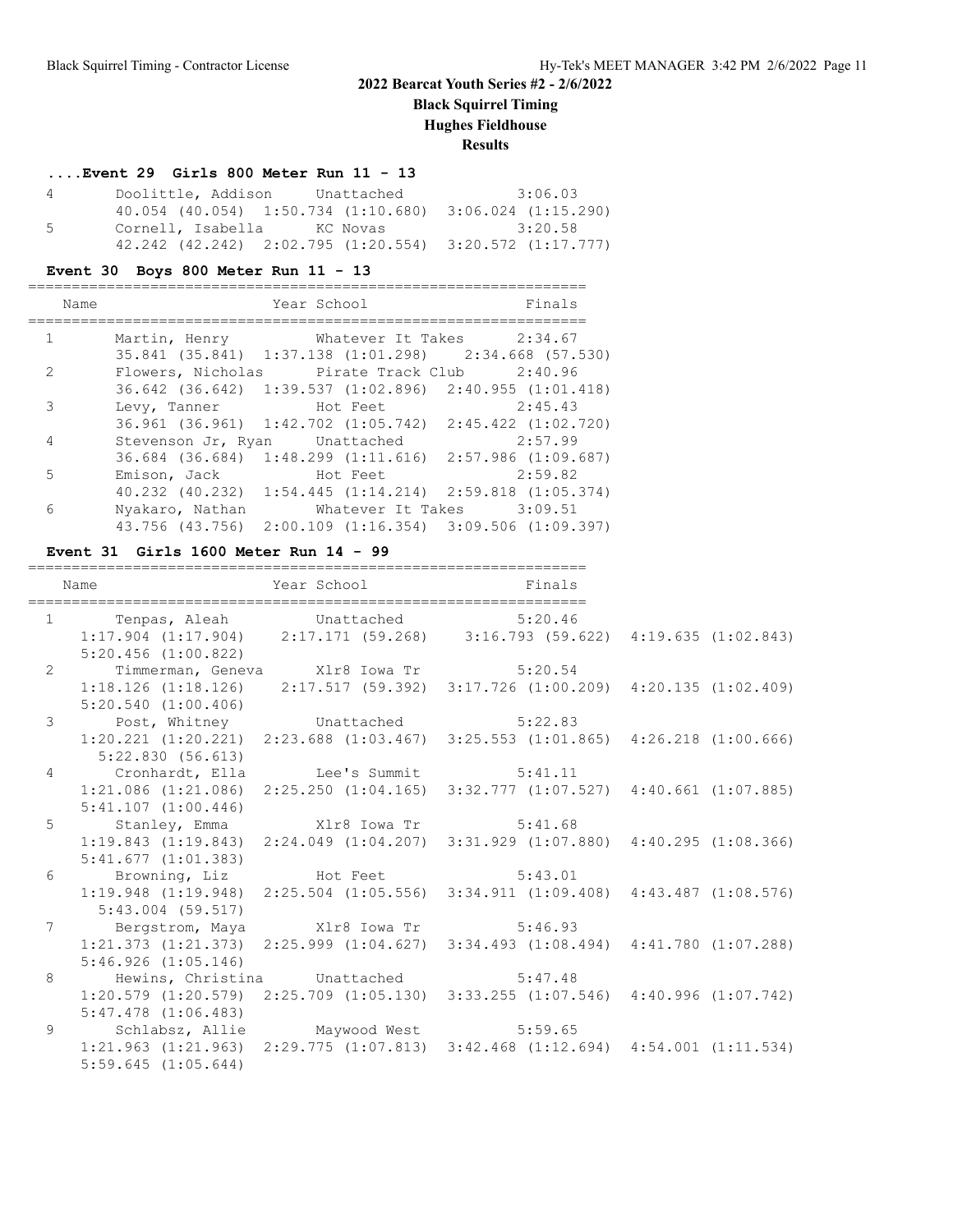**Black Squirrel Timing**

### **Hughes Fieldhouse**

**Results**

### **....Event 31 Girls 1600 Meter Run 14 - 99**

|    | 10 # 1 Kramer, Karle Unattached 6:00.62         |                                                                                                 |  |
|----|-------------------------------------------------|-------------------------------------------------------------------------------------------------|--|
|    |                                                 | $1:22.699$ $(1:22.699)$ $2:33.279$ $(1:10.580)$ $3:43.374$ $(1:10.095)$ $4:53.590$ $(1:10.217)$ |  |
|    | $6:00.616$ $(1:07.026)$                         |                                                                                                 |  |
|    | 11 Lee, Breckynn Maywood West 6:00.68           |                                                                                                 |  |
|    |                                                 | $1:23.086$ (1:23.086) $2:32.598$ (1:09.513) $3:45.551$ (1:12.954) $4:56.625$ (1:11.074)         |  |
|    | $6:00.676$ $(1:04.052)$                         |                                                                                                 |  |
| 12 |                                                 |                                                                                                 |  |
|    |                                                 | $1:21.721$ $(1:21.721)$ $2:26.506$ $(1:04.785)$ $3:35.418$ $(1:08.913)$ $4:47.027$ $(1:11.609)$ |  |
|    | $6:01.016$ $(1:13.989)$                         |                                                                                                 |  |
| 13 | Kriegel, Siena Mir8 Iowa Tr 6:54.13             |                                                                                                 |  |
|    |                                                 | $1:27.585$ $(1:27.585)$ $2:49.304$ $(1:21.719)$ $4:13.837$ $(1:24.534)$ $5:39.257$ $(1:25.420)$ |  |
|    | $6:54.129$ $(1:14.873)$                         |                                                                                                 |  |
|    |                                                 |                                                                                                 |  |
|    | 14 Apple, Erin Hot Feet 6:55.32                 |                                                                                                 |  |
|    |                                                 | 1:29.009 (1:29.009) 2:52.271 (1:23.263) 4:16.288 (1:24.017) 5:38.307 (1:22.019)                 |  |
|    | $6:55.313$ $(1:17.006)$                         |                                                                                                 |  |
|    | 15 Ferguson, Hannah Maywood West 6:56.29        |                                                                                                 |  |
|    |                                                 | 1:34.683 (1:34.683) 2:54.568 (1:19.886) 4:15.250 (1:20.683) 5:37.269 (1:22.019)                 |  |
|    | $6:56.287$ $(1:19.018)$                         |                                                                                                 |  |
|    | 16 Glennen, Lucy Maywood West 7:00.46           |                                                                                                 |  |
|    |                                                 | 1:33.054 (1:33.054) 2:52.944 (1:19.890) 4:15.271 (1:22.328) 5:40.343 (1:25.072)                 |  |
|    | $7:00.456$ $(1:20.114)$                         |                                                                                                 |  |
|    | 17 Phillips, Lauren Southern Iowa Track 7:18.92 |                                                                                                 |  |
|    |                                                 | $1:34.486$ (1:34.486) 3:00.073 (1:25.587) 4:28.194 (1:28.122) 5:55.730 (1:27.537)               |  |

### **Event 32 Boys 1600 Meter Run 14 - 99**

|                 | Name                                        | Year School and the School and the School | Finals                                                                                    |
|-----------------|---------------------------------------------|-------------------------------------------|-------------------------------------------------------------------------------------------|
|                 | 1 Shively, Clay Maywood West 4:22.68        |                                           |                                                                                           |
|                 |                                             |                                           | $1:07.047$ (1:07.047) $1:59.516$ (52.469) $2:51.506$ (51.990) $3:40.247$ (48.742)         |
|                 | $4:22.671$ (42.424)                         |                                           |                                                                                           |
|                 | 2 Blay, Riley Unattached 4:31.33            |                                           |                                                                                           |
|                 |                                             |                                           | $1:04.963$ (1:04.963) $1:57.914$ (52.952) $2:51.357$ (53.444) $3:42.627$ (51.270)         |
|                 | 4:31.327 (48.700)                           |                                           |                                                                                           |
| $\mathcal{S}$   | Jackson, Alex Unattached 4:32.12            |                                           |                                                                                           |
|                 |                                             |                                           | $1:07.992$ $(1:07.992)$ $1:59.237$ $(51.246)$ $2:51.129$ $(51.893)$ $3:42.305$ $(51.176)$ |
|                 | 4:32.119 (49.815)                           |                                           |                                                                                           |
| $\overline{4}$  | Ten Pas, Caleb Xlr8 Iowa Tr 4:37.59         |                                           |                                                                                           |
|                 |                                             |                                           | $1:06.799$ $(1:06.799)$ $1:59.289$ $(52.490)$ $2:52.433$ $(53.144)$ $3:44.897$ $(52.465)$ |
|                 | 4:37.585 (52.688)                           |                                           |                                                                                           |
| 5               | Bishard, Jonathan Kansas City Smoke 4:38.69 |                                           |                                                                                           |
|                 |                                             |                                           | 1:09.171 (1:09.171) 2:00.367 (51.197) 2:53.495 (53.128) 3:46.756 (53.262)                 |
|                 | 4:38.688 (51.933)                           |                                           |                                                                                           |
| 6               | Voelker, Luke Unattached 4:39.70            |                                           |                                                                                           |
|                 |                                             |                                           | $1:06.963$ (1:06.963) 1:59.941 (52.978) 2:53.907 (53.967) 3:49.253 (55.346)               |
|                 | 4:39.693 (50.440)                           |                                           |                                                                                           |
| $7\overline{ }$ | Bendgen, Landon Xlr8 Iowa Tr 4:39.84        |                                           |                                                                                           |
|                 |                                             |                                           | $1:08.502$ (1:08.502) $2:01.104$ (52.603) $2:55.367$ (54.264) $3:50.456$ (55.089)         |
|                 | 4:39.838 (49.383)                           |                                           |                                                                                           |
| 8               | Galapin, Jag battached 4:42.87              |                                           |                                                                                           |
|                 |                                             |                                           | $1:07.401$ $(1:07.401)$ $1:59.841$ $(52.440)$ $2:54.449$ $(54.609)$ $3:50.645$ $(56.196)$ |
|                 | $4:42.862$ $(52.217)$                       |                                           |                                                                                           |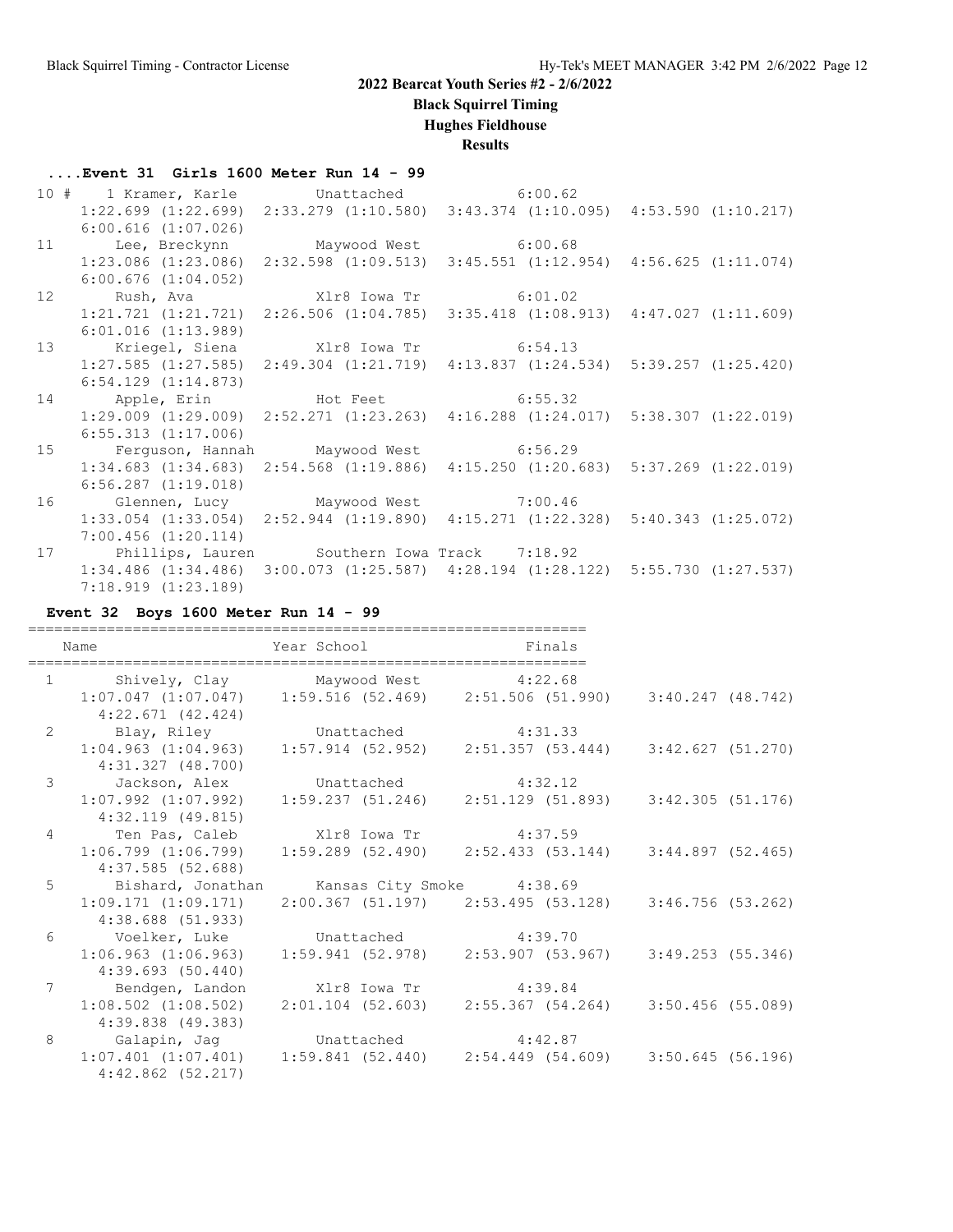**Black Squirrel Timing**

**Hughes Fieldhouse**

### **Results**

| $\ldots$ Event 32 Boys 1600 Meter Run 14 - 99 |  |  |  |  |  |  |  |  |
|-----------------------------------------------|--|--|--|--|--|--|--|--|
|-----------------------------------------------|--|--|--|--|--|--|--|--|

| 9               | Greenslade, Cooper Adm Track Club 4:43.52                                                |                      |                                                                                 |                                       |
|-----------------|------------------------------------------------------------------------------------------|----------------------|---------------------------------------------------------------------------------|---------------------------------------|
|                 | $1:07.291$ $(1:07.291)$                                                                  |                      | $1:59.558$ (52.268) $2:54.074$ (54.516) $3:50.679$ (56.606)                     |                                       |
|                 | 4:43.517(52.838)                                                                         |                      |                                                                                 |                                       |
| 10              | Reyes III, Ben                                                                           | Xlr8 Iowa Tr 4:44.39 |                                                                                 |                                       |
|                 | $1:08.312$ $(1:08.312)$                                                                  |                      | 2:01.783 (53.472) 2:57.155 (55.373) 3:53.796 (56.642)                           |                                       |
|                 | $4:44.384$ (50.588)                                                                      |                      |                                                                                 |                                       |
| 11              | Lynch, Kayden                                                                            | Xlr8 Iowa Tr         | 4:44.83                                                                         |                                       |
|                 | $1:07.071$ $(1:07.071)$                                                                  |                      | $2:00.075$ (53.005) $2:54.814$ (54.739) $3:50.313$ (55.499)                     |                                       |
|                 | 4:44.829(54.517)                                                                         |                      |                                                                                 |                                       |
| 12 <sup>°</sup> | Garrett, Thomas                                                                          | Unattached           | 4:45.84                                                                         |                                       |
|                 | $1:09.398$ $(1:09.398)$                                                                  |                      | $2:01.318$ $(51.920)$ $2:56.151$ $(54.833)$                                     | $3:51.932$ (55.782)                   |
|                 | 4:45.835(53.904)                                                                         |                      |                                                                                 |                                       |
| 13 <sup>°</sup> | Curp, Asher Unattached 4:46.80                                                           |                      |                                                                                 |                                       |
|                 | $1:09.733$ $(1:09.733)$                                                                  |                      | $2:04.526$ (54.794) 3:00.511 (55.985)                                           | 3:55.453(54.943)                      |
|                 | 4:46.794(51.342)                                                                         |                      |                                                                                 |                                       |
| 14              | McIlravy, Alik                                                                           | Xlr8 Iowa Tr         | 4:51.92                                                                         |                                       |
|                 | $1:08.488$ $(1:08.488)$                                                                  | $2:02.025$ (53.537)  |                                                                                 | $2:57.901$ (55.876) 3:55.984 (58.084) |
|                 | 4:51.913 (55.929)                                                                        |                      |                                                                                 |                                       |
| 15              | Carroll, Ian                                                                             | Maywood West         | 5:00.44                                                                         |                                       |
|                 | $1:07.193$ $(1:07.193)$                                                                  |                      | $2:00.678$ (53.486) $2:58.291$ (57.613) $3:58.771$ (1:00.480)                   |                                       |
|                 | 5:00.437(1:01.667)                                                                       |                      |                                                                                 |                                       |
| 16              | Houg, Collin                                                                             | X1r8 Iowa Tr 5:08.03 |                                                                                 |                                       |
|                 | $1:10.038$ $(1:10.038)$                                                                  |                      | $2:06.083$ (56.045) 3:05.106 (59.024) 4:07.366 (1:02.260)                       |                                       |
|                 | $5:08.022$ $(1:00.656)$                                                                  |                      |                                                                                 |                                       |
| 17              | Broesder, Alec                                                                           | Unattached 5:14.00   |                                                                                 |                                       |
|                 | $1:13.177$ $(1:13.177)$                                                                  |                      | $2:12.331$ (59.154) $3:12.593$ (1:00.263) $4:15.055$ (1:02.463)                 |                                       |
|                 | 5:13.994 (58.939)                                                                        |                      |                                                                                 |                                       |
| 18              | Arnold, Kaleb                                                                            | Unattached           | 5:22.23                                                                         |                                       |
|                 | $1:13.073$ $(1:13.073)$                                                                  |                      | 2:12.782 (59.709) 3:15.399 (1:02.618) 4:20.233 (1:04.834)                       |                                       |
|                 | $5:22.229$ $(1:01.997)$                                                                  |                      |                                                                                 |                                       |
| 19              | Schimpf, Creed                                                                           | Pony Express 5:28.32 |                                                                                 |                                       |
|                 |                                                                                          |                      | 1:12.163 (1:12.163) 2:13.141 (1:00.978) 3:17.816 (1:04.676) 4:25.895 (1:08.079) |                                       |
|                 | $5:28.311$ $(1:02.416)$                                                                  |                      |                                                                                 |                                       |
| $- -$           | Houg, Carson Mir8 Iowa Tr DNF<br>1:06.355 (1:06.355) 1:58.998 (52.644) 2:52.008 (53.010) |                      |                                                                                 |                                       |
|                 |                                                                                          |                      |                                                                                 |                                       |

#### **Event 33 Girls 1600 Meter Run 11 - 13**

|               | Name                                            | Year School       | Finals                                                                                          |  |
|---------------|-------------------------------------------------|-------------------|-------------------------------------------------------------------------------------------------|--|
| $\mathbf{1}$  | Howard, Audrey                                  | Hot Feet          | 5:58.53                                                                                         |  |
|               | $5:58.521$ $(1:00.443)$                         |                   | $1:28.243$ $(1:28.243)$ $2:40.264$ $(1:12.022)$ $3:47.691$ $(1:07.427)$ $4:58.079$ $(1:10.388)$ |  |
| 2             | Nessa, Emory                                    | KC Fire           | 6:41.42                                                                                         |  |
|               | 6:41.415(1:18.870)                              |                   | $1:27.985$ $(1:27.985)$ $2:44.567$ $(1:16.582)$ $4:02.478$ $(1:17.912)$ $5:22.545$ $(1:20.068)$ |  |
| $\mathcal{E}$ | Riley, Allison                                  | Unattached        | 6:55.85                                                                                         |  |
|               | $6:55.847$ $(1:14.522)$                         |                   | $1:29.618$ $(1:29.618)$ $2:49.950$ $(1:20.333)$ $4:14.649$ $(1:24.699)$ $5:41.325$ $(1:26.677)$ |  |
|               | Lovell, Tessa                                   | Pirate Track Club | DNF                                                                                             |  |
|               | $1:29.377$ $(1:29.377)$ $2:54.532$ $(1:25.156)$ |                   |                                                                                                 |  |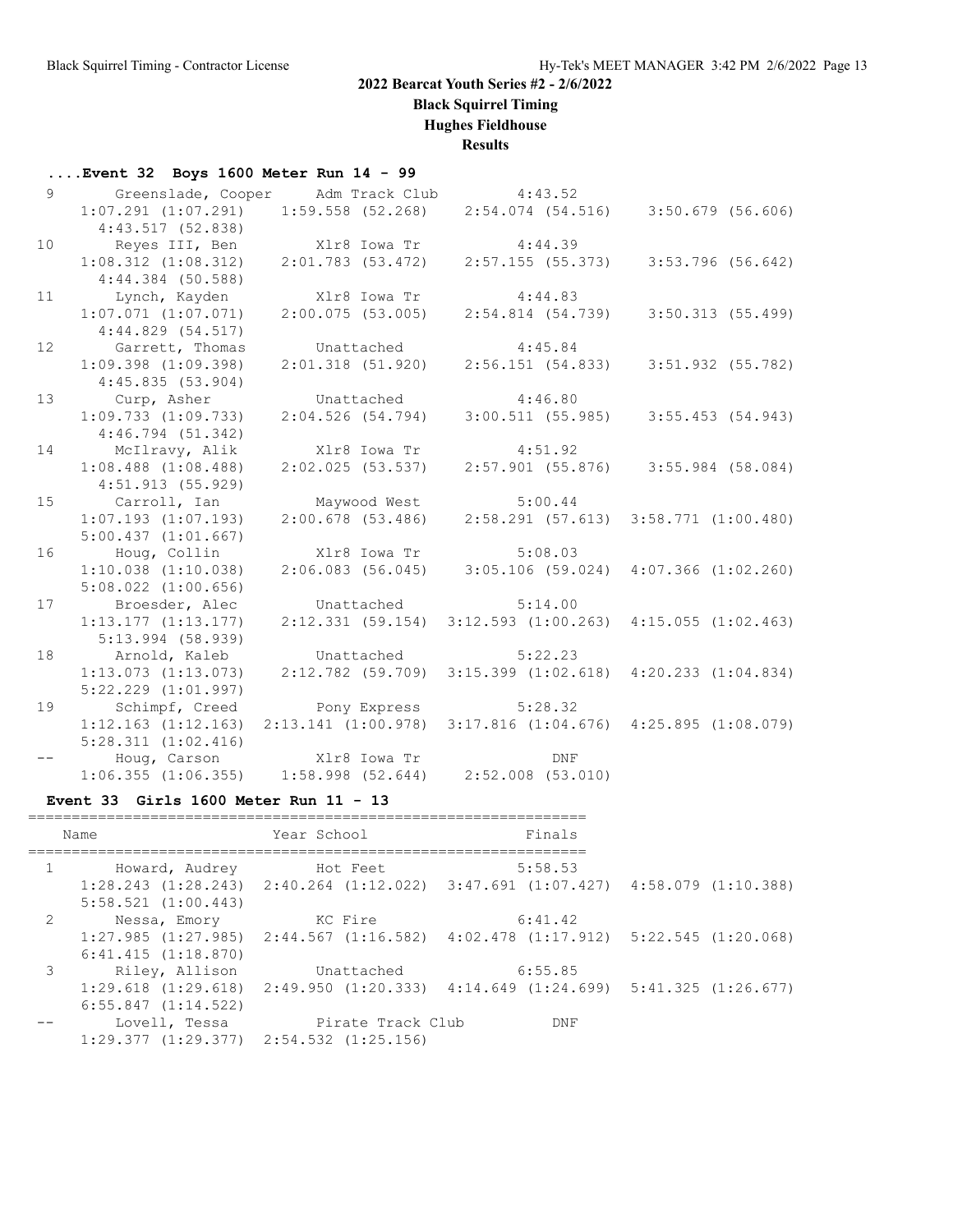**Black Squirrel Timing**

**Hughes Fieldhouse**

**Results**

### **Event 34 Boys 1600 Meter Run 11 - 13**

|   | Name                                                      | Year School                   | Finals                                                                                                                       |  |
|---|-----------------------------------------------------------|-------------------------------|------------------------------------------------------------------------------------------------------------------------------|--|
|   | Levy, Tanner                                              | Hot Feet                      | 5:58.51<br>$1:23.808$ $(1:23.808)$ $2:35.989$ $(1:12.182)$ $3:46.570$ $(1:10.582)$ $4:56.465$ $(1:09.895)$                   |  |
|   | $5:58.506$ $(1:02.042)$<br>$2 \left( \frac{1}{2} \right)$ | Masterson, Grayson Unattached | 5:59.99                                                                                                                      |  |
|   | $5:59.987$ $(1:03.922)$                                   |                               | $1:20.766$ (1:20.766) $2:33.489$ (1:12.724) $3:44.845$ (1:11.356) $4:56.066$ (1:11.222)                                      |  |
| 3 | Nyakaro, Nathan<br>$6:49.318$ $(1:12.134)$                |                               | Whatever It Takes 6:49.32<br>$1:32.869$ $(1:32.869)$ $2:53.120$ $(1:20.252)$ $4:15.320$ $(1:22.200)$ $5:37.185$ $(1:21.865)$ |  |

### **Event 35 Boys 60 Meter Hurdles 39" 14 - 99**

|   | Name            | Year School       | Finals |
|---|-----------------|-------------------|--------|
|   |                 |                   |        |
|   | Smith, Jordan   | Pure Talent Elite | 8.73   |
| 2 | Dobbins, Mason  | Hot Feet          | 8.76   |
| 3 | Apple, Nathan   | Hot Feet          | 8.99   |
| 4 | Spears, Dominic | Pirate Track Club | 9.15   |
| 5 | Allen, Austin   | Unattached        | 9.16   |
|   | Boucek, Billy   | Hot Feet          | 10.94  |

#### **Event 36 Girls 60 Meter Hurdles 33" 14 - 99**

|              | Name |                                | Year School                               | Finals | H#             |         |
|--------------|------|--------------------------------|-------------------------------------------|--------|----------------|---------|
| $\mathbf{1}$ |      | Carney, Mackenzie Xlr8 Iowa Tr |                                           | 8.88   | 3              |         |
| 2            |      | Hubert, Quincy KC Novas        |                                           | 9.49   | 3              |         |
| 3            |      | Pippins, Jada                  | KC Novas                                  | 9.50   | $\mathcal{S}$  |         |
| 4            |      | Lav, Lexi                      | Franklin Cou                              | 9.54   | 3              |         |
| 5            |      | Webster, Addison Unattached    |                                           | 9.94   |                | 2 9.931 |
| 6            |      |                                | Moretina, Mackenzi Pure Talent Elite 9.94 |        |                | 3 9.936 |
| 7            |      | Casteel, Allison               | Southern Iowa Track                       | 10.02  | 2              |         |
| 8            |      | Powell, Addison                | P3 Track Club                             | 10.18  | $\mathfrak{Z}$ |         |
| 9            |      | Mason, Sophia Xlr8 Iowa Tr     |                                           | 10.35  | $\overline{2}$ |         |
| 10           |      | Millsap, Faith                 | Xlr8 Iowa Tr                              | 10.40  | 2              |         |
| 11           |      | Downs, Laura                   | Xlr8 Iowa Tr                              | 10.49  | 2              |         |
| 12           |      | Ding, Nyamal Unattached        |                                           | 10.56  | 3              |         |
| 13           |      | Bartholome, Emma               | Unattached                                | 10.57  | $\mathbf{1}$   |         |
| 14           |      | Redenius, Mara Unattached      |                                           | 10.66  | 2              |         |
| 15           |      | Davis, Hailey                  | Xlr8 Iowa Tr                              | 10.85  | $\overline{2}$ |         |
| 16           |      | Richardson, Brookl             | Worth County                              | 10.90  | $\mathbf{1}$   |         |
| 17           |      | Engel, Eva                     | Unattached                                | 11.16  | $\mathbf{1}$   |         |
| 18           |      | Schmitz, Ellie Xlr8 Iowa Tr    |                                           | 11.21  | $\mathbf{1}$   |         |
| 19           |      | Huffmaster, Alyssa KC Novas    |                                           | 11.82  | $\mathbf{1}$   |         |

#### **Event 39 Girls Weight Throw 14 - 99**

| Name |                |                             | Year School |              | Finals       |        |
|------|----------------|-----------------------------|-------------|--------------|--------------|--------|
|      | Garr, Makenzie |                             |             | Pony Express | $36 - 11.00$ | 11.25m |
|      |                | $24 - 06$ 33-07 35-09 36-11 |             |              |              |        |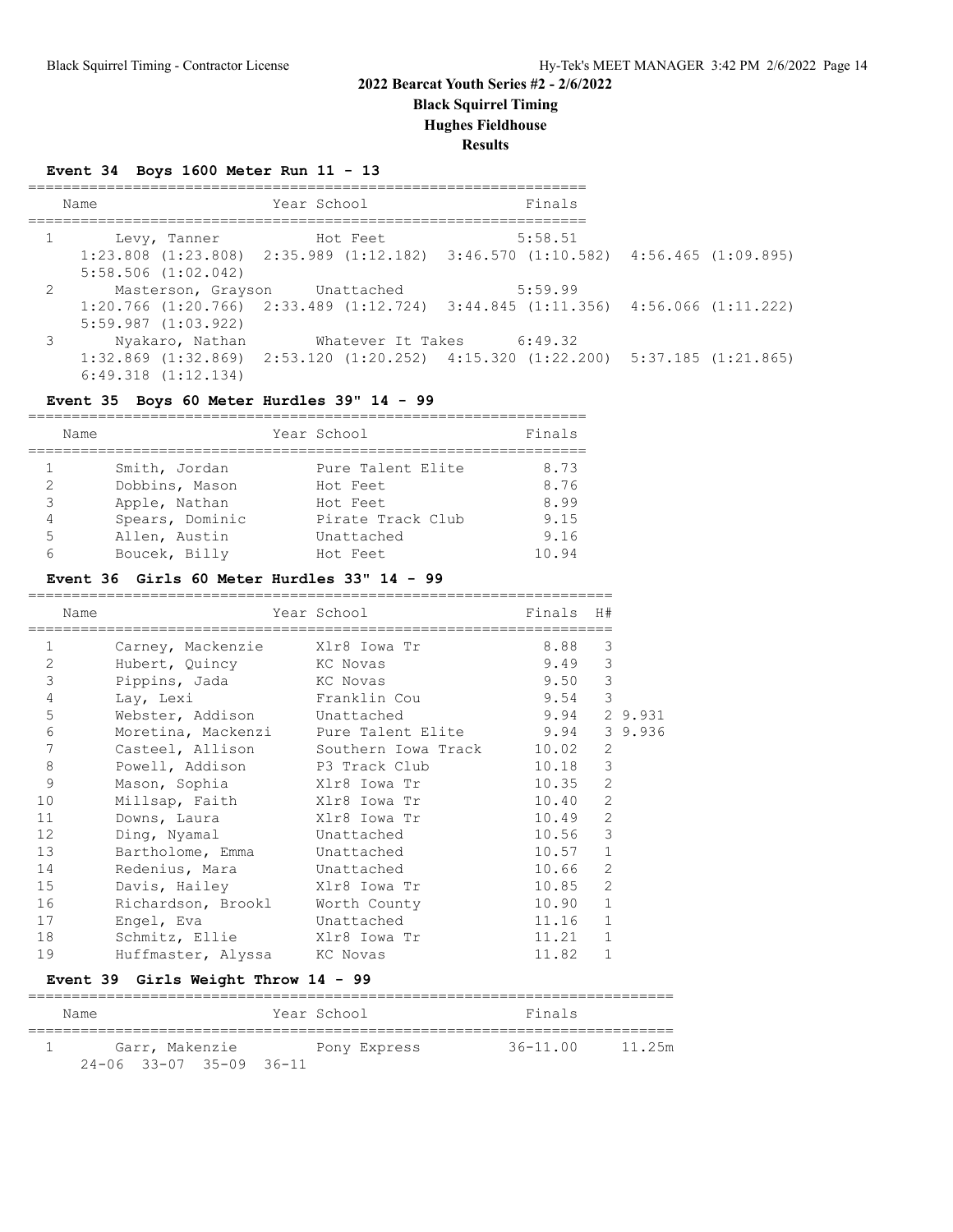**Black Squirrel Timing**

**Hughes Fieldhouse**

**Results**

### **....Event 39 Girls Weight Throw 14 - 99**

| Spencer, Megan         | Pony Express | 28-10.00 | 8.78m |
|------------------------|--------------|----------|-------|
| 26-00 27-09 28-10 FOUL |              |          |       |
| 3 Brown, Ashley        | Pony Express | 26-07.00 | 8.10m |
| 26-07 FOUL 26-07 25-10 |              |          |       |

### **Event 41 Girls High Jump 14 - 99**

==========================================================================

| Name           |           | Finals                                                                                                                                         |                                                                                                                                                                                                                                                                                                                  |                                          |
|----------------|-----------|------------------------------------------------------------------------------------------------------------------------------------------------|------------------------------------------------------------------------------------------------------------------------------------------------------------------------------------------------------------------------------------------------------------------------------------------------------------------|------------------------------------------|
| $\mathbf{1}$   |           |                                                                                                                                                |                                                                                                                                                                                                                                                                                                                  | 1.52m                                    |
|                |           | O XXX                                                                                                                                          |                                                                                                                                                                                                                                                                                                                  |                                          |
| 2              |           |                                                                                                                                                | $J5-00.00$ 1.52m                                                                                                                                                                                                                                                                                                 |                                          |
|                |           |                                                                                                                                                |                                                                                                                                                                                                                                                                                                                  |                                          |
|                |           |                                                                                                                                                |                                                                                                                                                                                                                                                                                                                  |                                          |
| 3              |           |                                                                                                                                                | $4 - 10.00$                                                                                                                                                                                                                                                                                                      | 1.47m                                    |
|                |           |                                                                                                                                                |                                                                                                                                                                                                                                                                                                                  |                                          |
|                |           |                                                                                                                                                |                                                                                                                                                                                                                                                                                                                  |                                          |
| $\overline{4}$ |           |                                                                                                                                                | $4 - 08.00$ 1.42m                                                                                                                                                                                                                                                                                                |                                          |
|                |           |                                                                                                                                                |                                                                                                                                                                                                                                                                                                                  |                                          |
|                |           |                                                                                                                                                |                                                                                                                                                                                                                                                                                                                  |                                          |
| 4              |           |                                                                                                                                                | $4 - 08.00$                                                                                                                                                                                                                                                                                                      | 1.42m                                    |
|                |           |                                                                                                                                                |                                                                                                                                                                                                                                                                                                                  |                                          |
|                |           |                                                                                                                                                |                                                                                                                                                                                                                                                                                                                  |                                          |
| 6              |           | KC Novas                                                                                                                                       | $4 - 06.00$                                                                                                                                                                                                                                                                                                      | 1.37m                                    |
|                |           |                                                                                                                                                |                                                                                                                                                                                                                                                                                                                  |                                          |
|                |           |                                                                                                                                                |                                                                                                                                                                                                                                                                                                                  |                                          |
|                | $\bigcap$ | $4-04$ $4-06$ $4-08$ $4-10$<br>O XO XXX<br>$4-04$ $4-06$ $4-08$ $4-10$<br>O O XO XXX<br>Avey, Megan<br>$4 - 04$ $4 - 06$ $4 - 08$<br>P XXO XXX | Year School<br>$4-04$ $4-06$ $4-08$ $4-10$ $5-00$ $5-02$<br>P P P O<br>Cole, Claire Unattached<br>$4-04$ $4-06$ $4-08$ $4-10$ $5-00$ $5-02$<br>P O O O XO XXX<br>Holtman, Brooklynn Pony Express<br>$4-04$ $4-06$ $4-08$ $4-10$ $5-00$<br>O XO O O XXX<br>Ray, Lindsey KC Novas<br>Margheim, Gabriell Unattached | Pickett, Reese Pirate Track Club 5-00.00 |

### **Event 42 Boys High Jump 14 - 99**

|                 | Name                      |                                    |  |                                                                       | Year School |  |  | Finals |                                               |
|-----------------|---------------------------|------------------------------------|--|-----------------------------------------------------------------------|-------------|--|--|--------|-----------------------------------------------|
|                 |                           |                                    |  |                                                                       |             |  |  |        |                                               |
| $\mathbf{1}$    |                           |                                    |  |                                                                       |             |  |  |        | Rowden, Paul KC Novas 6-00.00 1.82m           |
|                 |                           |                                    |  | $4-08$ $4-10$ $5-00$ $5-02$ $5-04$ $5-06$ $5-08$ $5-10$ $6-00$ $6-02$ |             |  |  |        |                                               |
|                 |                           |                                    |  | P P P P P P P O XO XXX                                                |             |  |  |        |                                               |
| $\mathbf{1}$    |                           |                                    |  |                                                                       |             |  |  |        |                                               |
|                 |                           |                                    |  | 4-08 4-10 5-00 5-02 5-04 5-06 5-08 5-10 6-00 6-02                     |             |  |  |        |                                               |
|                 |                           |                                    |  | P P O O O O O O XO XXX                                                |             |  |  |        |                                               |
| $\mathcal{E}$   |                           |                                    |  |                                                                       |             |  |  |        |                                               |
|                 |                           |                                    |  | $4-08$ $4-10$ $5-00$ $5-02$ $5-04$ $5-06$ $5-08$                      |             |  |  |        |                                               |
|                 |                           |                                    |  | 0 0 XO 0 0 XO XXX                                                     |             |  |  |        |                                               |
| $4\overline{ }$ |                           |                                    |  | Rhoades, Andrew Pony Express                                          |             |  |  |        | $5 - 04.00$ 1.62m                             |
|                 |                           |                                    |  | $4-08$ $4-10$ $5-00$ $5-02$ $5-04$ $5-06$                             |             |  |  |        |                                               |
|                 |                           |                                    |  | $\begin{matrix} 0 & 0 & 0 & 0 & 0 & \text{XXX} \end{matrix}$          |             |  |  |        |                                               |
|                 | 5 Dunigan, Ricky Hot Feet |                                    |  |                                                                       |             |  |  |        | $J5-04.00$ 1.62m                              |
|                 |                           |                                    |  | $4-08$ $4-10$ $5-00$ $5-02$ $5-04$ $5-06$                             |             |  |  |        |                                               |
|                 |                           |                                    |  | 0 0 0 XO 0 XXX                                                        |             |  |  |        |                                               |
| 6               |                           |                                    |  | Corona, Samuel KC Novas                                               |             |  |  |        | J5-04.00 1.62m                                |
|                 |                           |                                    |  | $4-08$ $4-10$ $5-00$ $5-02$ $5-04$ $5-06$                             |             |  |  |        |                                               |
|                 |                           |                                    |  | P P P O XO XXX                                                        |             |  |  |        |                                               |
| 7               |                           |                                    |  |                                                                       |             |  |  |        | Smith, Jordan Bure Talent Elite 5-02.00 1.57m |
|                 |                           | $4-08$ $4-10$ $5-00$ $5-02$ $5-04$ |  |                                                                       |             |  |  |        |                                               |
|                 |                           | P P P XXO XXX                      |  |                                                                       |             |  |  |        |                                               |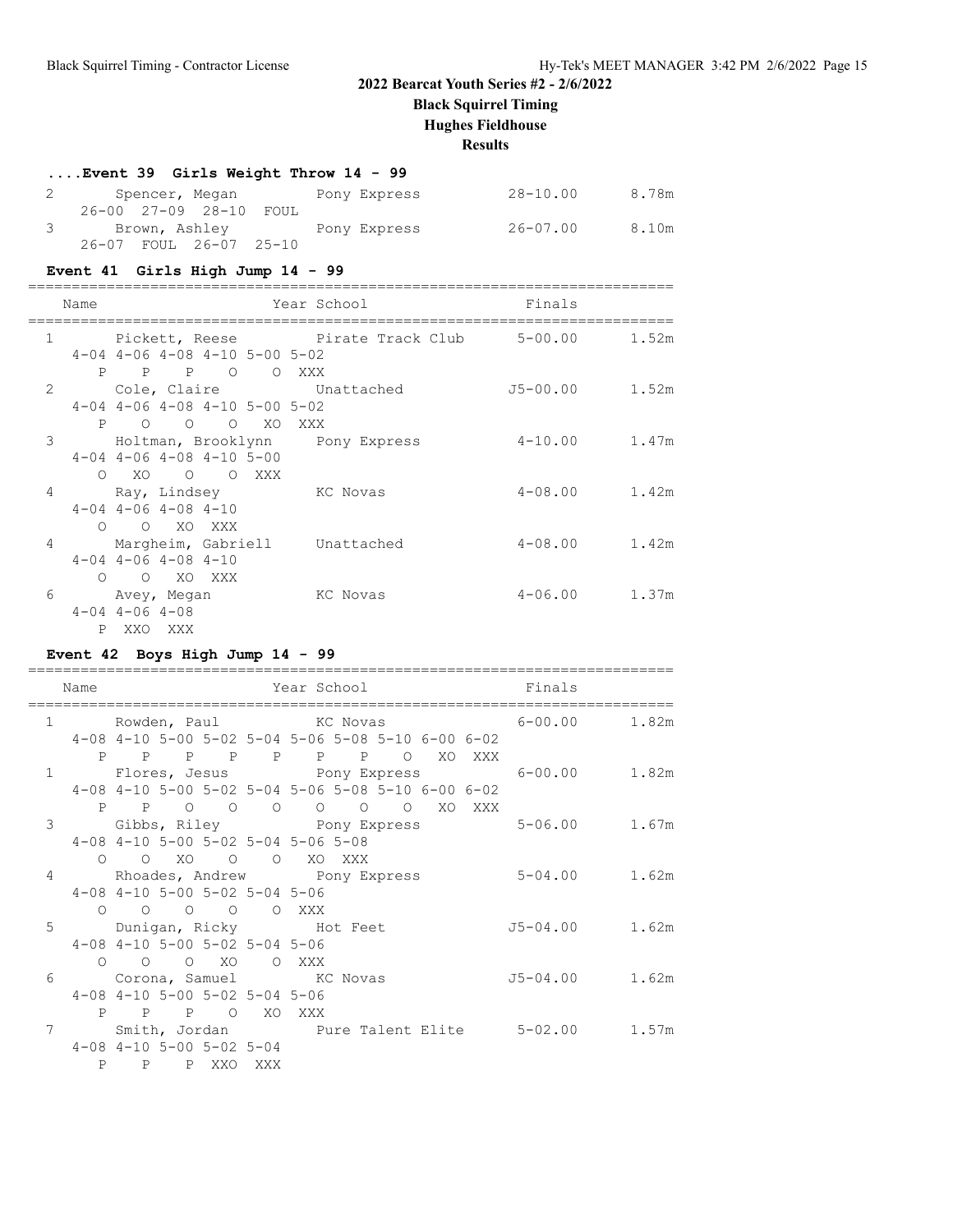**Black Squirrel Timing**

**Hughes Fieldhouse**

#### **Results**

#### **Event 43 Girls Pole Vault 14 - 99**

|   | Name                   |     |  |                             |  | Year School               |            |            | Finals                                                     |              |       |
|---|------------------------|-----|--|-----------------------------|--|---------------------------|------------|------------|------------------------------------------------------------|--------------|-------|
|   | $1 \quad \blacksquare$ |     |  |                             |  | Homoly, Rachel Unattached |            |            |                                                            | $12 - 06.00$ | 3.81m |
|   |                        |     |  |                             |  |                           |            |            | $8-06$ 9-00 9-06 10-00 10-06 11-00 11-06 12-00 12-06 13-00 |              |       |
|   |                        | P P |  | $\overline{P}$              |  | P P                       | P          | $\bigcirc$ |                                                            | XXX          |       |
| 2 |                        |     |  | Stokely, Kinslee            |  |                           | Unattached |            |                                                            | $9 - 06.00$  | 2.89m |
|   |                        |     |  | $8 - 069 - 009 - 0610 - 00$ |  |                           |            |            |                                                            |              |       |
|   |                        | XXO |  | XXX                         |  |                           |            |            |                                                            |              |       |

#### **Event 44 Boys Pole Vault 14 - 99**

| Name |            |  |                                    | Year School |            | Finals       |       |
|------|------------|--|------------------------------------|-------------|------------|--------------|-------|
|      |            |  |                                    |             |            |              |       |
|      | Heck, Gabe |  |                                    |             | Unattached | $10 - 06.00$ | 3.20m |
|      |            |  | $8-06$ 9-00 9-06 10-00 10-06 11-00 |             |            |              |       |
|      |            |  |                                    | XXX.        |            |              |       |

### **Event 47 Girls Triple Jump 14 - 99**

| Name                                                                                          | Year School | Finals                 |  |
|-----------------------------------------------------------------------------------------------|-------------|------------------------|--|
| Cole, Claire                                                                                  | Unattached  | $32 - 11.00$<br>10.03m |  |
| $32-09$ $32-11$ $32-02$ $32-00$<br>Martin, Carissa<br>$30 - 04$ $30 - 05$ $31 - 06$ $30 - 09$ | Unattached  | $31 - 06.00$<br>9.60m  |  |

### **Event 48 Boys Triple Jump 14 - 99**

|   | Name                                                   | Year School       | Finals       |        |
|---|--------------------------------------------------------|-------------------|--------------|--------|
|   | Stone, Keaton<br>38-09 39-07.50 40-03 37-01            | Unattached        | $40 - 03.00$ | 12.26m |
| 2 | Allen, Austin<br>39-01.50 FOUL 38-10 39-09.50          | Unattached        | $39 - 09.50$ | 12.12m |
| 3 | Spears, Dominic<br>$38-10$ $39-02$ $38-10$ $39-02$     | Pirate Track Club | $39 - 02.00$ | 11.93m |
| 4 | Sparks, Frank<br>$38-09$ $37-11.50$ $37-10.50$ $37-10$ | Unattached        | $38 - 09.00$ | 11.81m |

#### **Event 49 Boys 3200 Meter Run 14 - 99**

| Name                  | Year School         | Finals                 |                     |
|-----------------------|---------------------|------------------------|---------------------|
| Voelker, Luke         | Unattached          | 9:49.38                |                     |
| 34.489 (34.489)       | 1:26.411(51.922)    | 2:20.425(54.015)       | $3:15.561$ (55.136) |
| $4:11.372$ $(55.812)$ | $5:08.007$ (56.636) | 6:04.033(56.026)       | 7:01.817 (57.785)   |
| $8:00.004$ (58.187)   | 8:56.017(56.014)    | 9:49.377(53.360)       |                     |
| Ferguson, Samuel      | Maywood West        | 10:07.32               |                     |
| 36.477 (36.477)       | $1:32.697$ (56.220) | 2:31.688 (58.992)      | $3:30.523$ (58.835) |
| $4:28.268$ (57.746)   | $5:26.391$ (58.123) | $6:24.682$ (58.292)    | 7:23.324 (58.643)   |
| $8:20.068$ (56.745)   | $9:16.118$ (56.050) | $10:07.318$ $(51.200)$ |                     |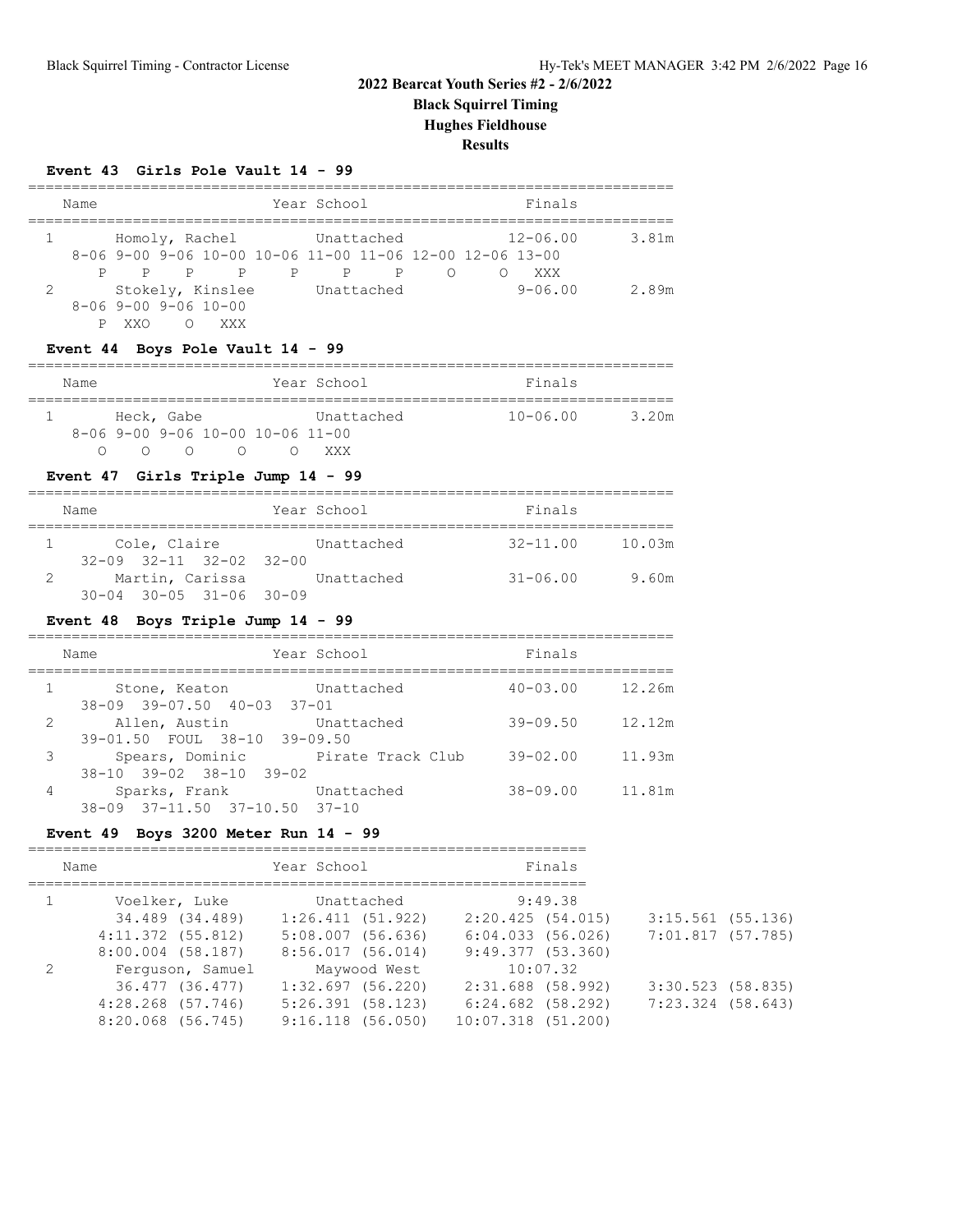**Black Squirrel Timing**

**Hughes Fieldhouse**

**Results**

### **....Event 49 Boys 3200 Meter Run 14 - 99**

|   | Hobson, Jacob           | Maywood West                                                              | 10:16.72                |                         |
|---|-------------------------|---------------------------------------------------------------------------|-------------------------|-------------------------|
|   | 37.115 (37.115)         | $1:34.398$ (57.284)                                                       | 2:33.696(59.298)        | $3:33.281$ (59.585)     |
|   | $4:32.269$ (58.989)     | 5:30.345(58.076)                                                          | 6:28.794 (58.449)       | 7:26.633(57.839)        |
|   | $8:25.061$ (58.428)     | 9:21.431(56.370)                                                          | $10:16.718$ (55.288)    |                         |
| 4 | Ferquson, Wes           | Maywood West                                                              | 10:22.31                |                         |
|   | 36.679 (36.679)         | $1:32.798$ (56.119)                                                       | 2:31.528 (58.730)       | $3:30.757$ (59.229)     |
|   | 4:28.543(57.786)        | 5:26.131(57.588)                                                          | $6:24.467$ (58.337)     | 7:23.615(59.148)        |
|   | $8:22.599$ (58.985)     | $9:23.434$ $(1:00.835)$                                                   | $10:22.303$ (58.869)    |                         |
| 5 | Tofteland, Caleb        | Maywood West                                                              | 10:32.57                |                         |
|   |                         | 36.977 (36.977) 1:35.368 (58.392)                                         | 2:36.217(1:00.849)      | $3:36.857$ $(1:00.640)$ |
|   |                         | $4:36.974$ $(1:00.117)$ $5:34.841$ $(57.867)$                             | 6:35.427(1:00.587)      | 7:36.122 (1:00.695)     |
|   | $8:37.589$ $(1:01.468)$ | 9:38.233(1:00.644)                                                        | 10:32.569 (54.337)      |                         |
| 6 | Arnold, Kaleb           | Unattached                                                                | 11:13.37                |                         |
|   |                         | 34.765 (34.765) 1:29.649 (54.885)                                         | $2:29.781$ $(1:00.132)$ | $3:31.889$ $(1:02.109)$ |
|   |                         | $4:35.111$ $(1:03.222)$ $5:39.678$ $(1:04.568)$                           | $6:46.301$ $(1:06.623)$ | $7:53.958$ $(1:07.658)$ |
|   |                         | $9:01.272$ $(1:07.314)$ $10:09.256$ $(1:07.985)$ $11:13.369$ $(1:04.114)$ |                         |                         |

#### **Event 50 Girls 3200 Meter Run 14 - 99**

|                | Year School Finals<br>Name                                                                       |  |  |  |
|----------------|--------------------------------------------------------------------------------------------------|--|--|--|
|                | 1 Helmers, Claire Xlr8 Iowa Tr 11:07.43                                                          |  |  |  |
|                | 37.634 (37.634) 1:39.245 (1:01.612) 2:41.840 (1:02.595) 3:44.387 (1:02.547)                      |  |  |  |
|                | 4:47.484 (1:03.098) 5:51.018 (1:03.534) 6:55.121 (1:04.104) 7:58.612 (1:03.492)                  |  |  |  |
|                | 9:03.527 (1:04.915) 10:08.379 (1:04.853) 11:07.427 (59.048)                                      |  |  |  |
| $\overline{2}$ | Messerly, Piper Xlr8 Iowa Tr 11:42.08                                                            |  |  |  |
|                | 42.099 (42.099) 1:48.280 (1:06.182) 2:53.465 (1:05.186) 3:57.770 (1:04.305)                      |  |  |  |
|                | 5:03.194 (1:05.425) 6:09.292 (1:06.098) 7:15.615 (1:06.324) 8:22.642 (1:07.027)                  |  |  |  |
|                | 9:29.251 (1:06.609) 10:37.729 (1:08.478) 11:42.072 (1:04.344)                                    |  |  |  |
| $\mathcal{S}$  | Knapp, Moriah Xlr8 Iowa Tr 11:47.98                                                              |  |  |  |
|                | 41.817 (41.817) 1:48.040 (1:06.224) 2:53.269 (1:05.229) 3:58.398 (1:05.129)                      |  |  |  |
|                | 5:03.918 (1:05.520) 6:11.159 (1:07.242) 7:18.588 (1:07.429) 8:26.342 (1:07.755)                  |  |  |  |
|                | 9:34.589 (1:08.247) 10:42.387 (1:07.798) 11:47.979 (1:05.593)                                    |  |  |  |
| $\overline{4}$ | Stevens, Maddy Unattached 13:02.24                                                               |  |  |  |
|                | 42.960 (42.960) 1:52.351 (1:09.392) 3:06.965 (1:14.615) 4:23.890 (1:16.925)                      |  |  |  |
|                | 5:40.250 (1:16.360) 6:57.087 (1:16.837) 8:13.228 (1:16.142) 9:29.651 (1:16.424)                  |  |  |  |
|                | $10:42.805$ (1:13.155) 11:56.033 (1:13.228) 13:02.234 (1:06.202)                                 |  |  |  |
| 5              | Riley, Andrea Chattached 14:06.60                                                                |  |  |  |
|                | 44.119 (44.119) 1:57.139 (1:13.020) 3:13.659 (1:16.520) 4:32.755 (1:19.097)                      |  |  |  |
|                | 5:51.594 (1:18.839) 7:13.114 (1:21.520) 8:36.519 (1:23.405) 10:00.722 (1:24.204)                 |  |  |  |
|                | $11:26.020$ $(1:25.298)$ $12:49.444$ $(1:23.425)$ $14:06.599$ $(1:17.155)$                       |  |  |  |
| 6              | Kriegel, Siena 1981 - Xlr8 Iowa Tr 14:16.05                                                      |  |  |  |
|                | 44.140 (44.140) 1:59.102 (1:14.963) 3:18.221 (1:19.119) 4:40.627 (1:22.406)                      |  |  |  |
|                | $6:02.914$ $(1:22.288)$ $7:24.734$ $(1:21.820)$ $8:47.719$ $(1:22.985)$ $10:13.115$ $(1:25.397)$ |  |  |  |
|                | $11:36.893$ $(1:23.778)$ $12:59.803$ $(1:22.910)$ $14:16.048$ $(1:16.245)$                       |  |  |  |
| $7^{\circ}$    | Phillips, Lauren Southern Iowa Track 15:01.51                                                    |  |  |  |
|                | 43.815 (43.815) 2:00.569 (1:16.754) 3:22.108 (1:21.539) 4:46.652 (1:24.545)                      |  |  |  |
|                | 6:13.097 (1:26.445) 7:37.879 (1:24.783) 9:05.283 (1:27.405) 10:36.408 (1:31.125)                 |  |  |  |
|                | 12:06.857 (1:30.449) 13:36.111 (1:29.255) 15:01.502 (1:25.392)                                   |  |  |  |
| 8              | Vinzant, Hayleigh Unattached 15:04.74                                                            |  |  |  |
|                | 44.101 (44.101) 1:57.191 (1:13.090) 3:13.963 (1:16.773) 4:38.257 (1:24.294)                      |  |  |  |
|                | $6:06.865$ $(1:28.609)$ $7:36.168$ $(1:29.303)$ $9:06.120$ $(1:29.953)$ $10:42.708$ $(1:36.588)$ |  |  |  |
|                | $12:18.618$ $(1:35.910)$ $13:49.580$ $(1:30.963)$ $15:04.731$ $(1:15.152)$                       |  |  |  |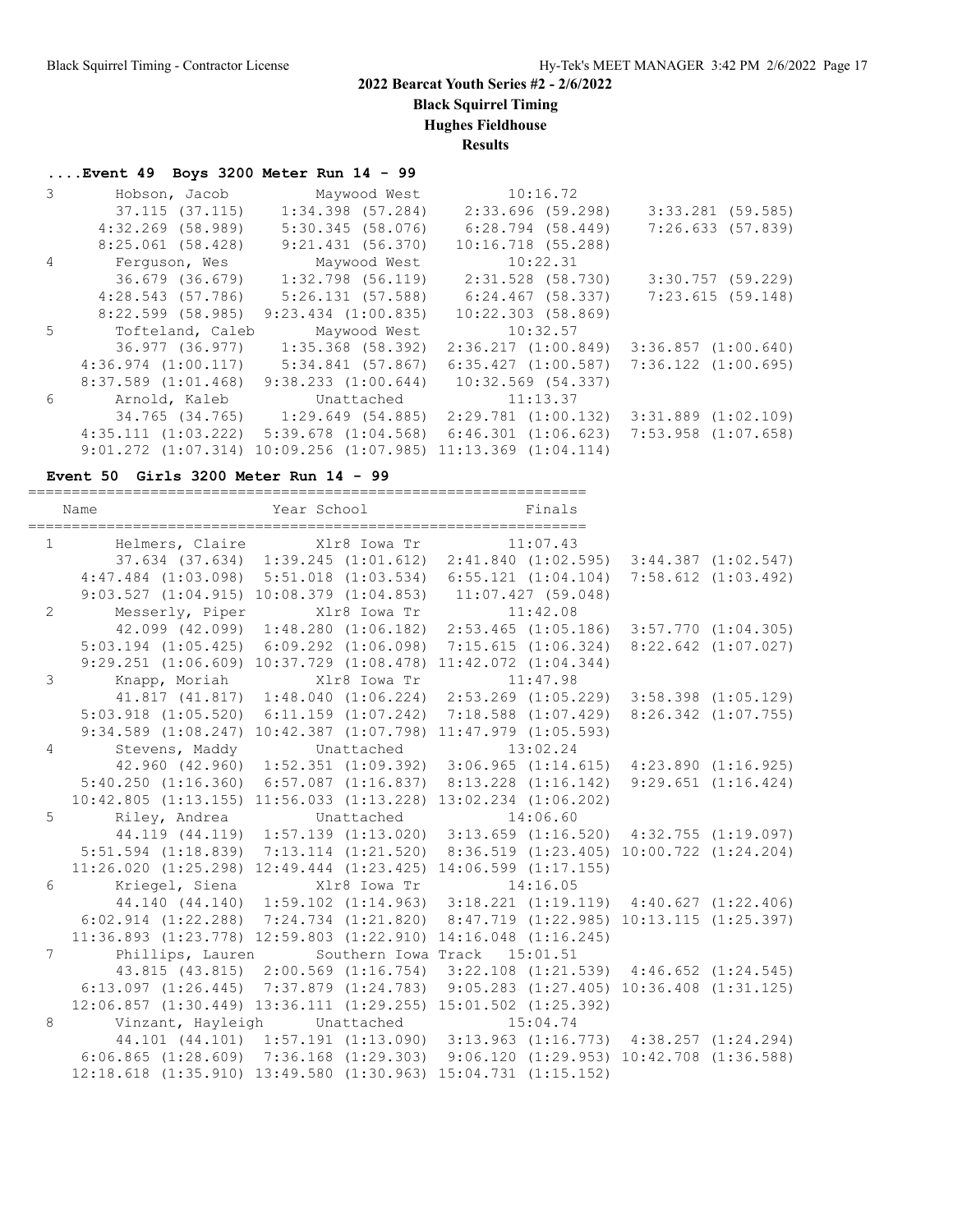**Black Squirrel Timing**

**Hughes Fieldhouse**

**Results**

### **Event 51 Boys 3200 Meter Run 11 - 13**

|              | Name                                                                                             | Year School |                   | Finals   |                         |
|--------------|--------------------------------------------------------------------------------------------------|-------------|-------------------|----------|-------------------------|
| $\mathbf{1}$ | Masterson, Grayson Unattached                                                                    |             |                   | 12:38.68 |                         |
|              | $40.486$ (40.486) 1:48.667 (1:08.182) 2:59.253 (1:10.586)                                        |             |                   |          | $4:08.494$ $(1:09.242)$ |
|              | $5:22.207$ $(1:13.714)$ $6:36.016$ $(1:13.809)$ $7:51.089$ $(1:15.074)$                          |             |                   |          | $9:02.843$ $(1:11.754)$ |
|              | $10:15.832$ $(1:12.989)$ $11:31.513$ $(1:15.682)$ $12:38.679$ $(1:07.167)$                       |             |                   |          |                         |
| 2            | Helmers, Artie                                                                                   |             | Unattached        | 12:39.71 |                         |
|              | $40.859$ (40.859) $1:48.981$ (1:08.122) $2:59.572$ (1:10.592)                                    |             |                   |          | $4:08.853$ $(1:09.282)$ |
|              | $5:22.557$ (1:13.705) 6:36.472 (1:13.915) 7:51.022 (1:14.550) 9:02.853 (1:11.832)                |             |                   |          |                         |
|              | 10:16.016 (1:13.164) 11:31.714 (1:15.698) 12:39.705 (1:07.992)                                   |             |                   |          |                         |
| 3            | Nyakaro, Nathan                                                                                  |             | Whatever It Takes | 14:41.39 |                         |
|              | 44.946 (44.946) 2:05.014 (1:20.068) 3:28.458 (1:23.445) 4:51.545 (1:23.087)                      |             |                   |          |                         |
|              | $6:18.979$ $(1:27.435)$ $7:46.411$ $(1:27.432)$ $9:12.702$ $(1:26.292)$ $10:39.746$ $(1:27.045)$ |             |                   |          |                         |
|              | $11:59.988$ $(1:20.243)$ $13:22.304$ $(1:22.316)$ $14:41.382$ $(1:19.078)$                       |             |                   |          |                         |

#### **Event 52 Girls 3200 Meter Run 11 - 13**

| Name         | Year School | Finals                                                                                                                                                                        |                     |
|--------------|-------------|-------------------------------------------------------------------------------------------------------------------------------------------------------------------------------|---------------------|
| Nessa, Emory | KC Fire     | 13:48.58<br>$42.873$ $(42.873)$ $1:56.107$ $(1:13.234)$ $3:11.424$ $(1:15.318)$                                                                                               | 4:28.554 (1:17.130) |
|              |             | $5:46.003$ $(1:17.449)$ $7:08.953$ $(1:22.950)$ $8:29.883$ $(1:20.930)$ $9:53.004$ $(1:23.122)$<br>$11:14.637$ $(1:21.633)$ $12:35.780$ $(1:21.144)$ $13:48.579$ $(1:12.799)$ |                     |

### **Event 53 Girls Long Jump 5 -10**

|                | Name                                                                    | Year School  | Finals       |       |
|----------------|-------------------------------------------------------------------------|--------------|--------------|-------|
| $\mathbf{1}$   |                                                                         |              | 13-05.00     | 4.08m |
| $\mathcal{L}$  | 12-08 13-02 13-04 13-05<br>Bass, Gabrielle       Pirate Track Club      |              | $11 - 01.00$ | 3.37m |
|                | 11-01 10-04 11-01 10-05                                                 |              |              |       |
| 3              | Kampmeyer, Anna<br>Pirate Track Club<br>$11-00$ $10-02$ $10-04$ $10-07$ |              | $11 - 00.00$ | 3.35m |
| $\overline{4}$ | Campbell, Caydence Dark Knights                                         |              | $10 - 10.00$ | 3.30m |
| 5              | 10-10 10-02 10-05 FOUL<br>House, Avery KC Novas                         |              | $10 - 06.00$ | 3.20m |
|                | $10-06$ $9-07$ $10-06$ $10-01$                                          |              |              |       |
| 6              | Dunigan, Aubee<br>$8-04$ 10-03 10-02 9-09                               | Hot Feet     | $10 - 03.00$ | 3.12m |
| 7              | Dixon, Ali'Yahnna<br>$7 - 02$ $8 - 02$ $7 - 11$ $7 - 04$                | Dark Knights | $8 - 02.00$  | 2.48m |
| 8              | Turner, Royalty Dark Knights<br>$6-11$ $6-09$ $6-08$ $7-01$             |              | 7-01.00      | 2.15m |

### **Event 54 Boys Long Jump 5 -10**

| Year School<br>Name                                  |          | Finals       |       |
|------------------------------------------------------|----------|--------------|-------|
| Dunigan, Corric                                      | Hot Feet | $13 - 03.50$ | 4.05m |
| $12-09.50$ $12-09$ $12-08$ $13-03.50$<br>Mosley, Max | KC Novas | $12 - 09.50$ | 3.89m |
| 12-08.50 12-09.50 12-00.50 12-00                     |          |              |       |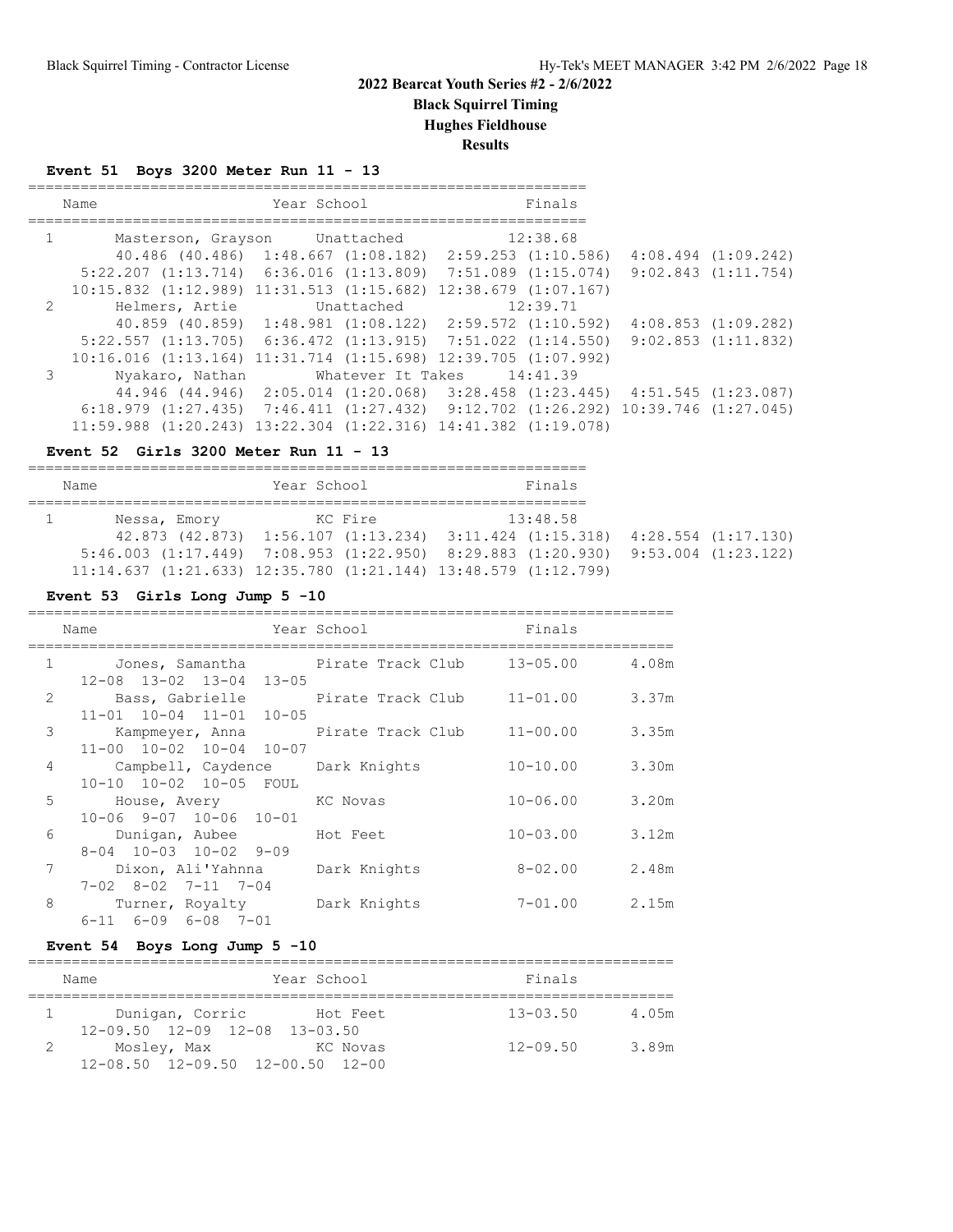**Black Squirrel Timing**

**Hughes Fieldhouse**

**Results**

#### **....Event 54 Boys Long Jump 5 -10**

|   | Warren, Broch                                | Elkhorn Athl                     | $12 - 04.00$ | 3.75m |
|---|----------------------------------------------|----------------------------------|--------------|-------|
|   | 10-10 10-03 12-04 11-11                      |                                  |              |       |
| 4 | Jackson, Edje                                | KC Novas                         | $10 - 05.00$ | 3.17m |
|   | $10-04.50$ 7-11.50 $10-05$ 10-05             |                                  |              |       |
| 5 | Parrish, Maclin                              | Pirate Track Club                | $8 - 09.50$  | 2.67m |
|   | $5-02$ $7-07$ $8-09.50$ $5-10$               |                                  |              |       |
| 6 |                                              | Scholl, Joseph Pirate Track Club | $8 - 09.00$  | 2.66m |
|   | $7-10$ $7-09$ $8-09$ $7-07$                  |                                  |              |       |
|   | Wesley, Dallas Dark Knights                  |                                  | $8 - 07.50$  | 2.62m |
|   | $6-09.50$ $7-04.50$ $8-03$ $8-07.50$         |                                  |              |       |
| 8 | Murphy, Jacari Unattached                    |                                  | $3 - 11.50$  | 1.20m |
|   | $2 - 0.5$ $3 - 10$ $3 - 11$ , 50<br>$3 - 07$ |                                  |              |       |

#### **Event 55 Girls Shot Put 5 -10**

========================================================================== Name Year School Finals ========================================================================== 1 Dunigan, Aubee Hot Feet 16-07 17-08 19-04 17-07 2 Kampmeyer, Anna Pirate Track Club 18-01.00 5.51m 18-01 16-08 17-02 15-07 3 Evans, Kemynie Dark Knights 16-01.00 4.90m 15-04 FOUL 13-08 16-01 4 Dixon, Ali'Yahnna Dark Knights 15-09.00 4.80m 15-08 11-09 13-07 15-09 5 Burris, Alexandria Pirate Track Club 13-08.00 4.16m 12-07 13-08 13-00 13-04

#### **Event 56 Boys Shot Put 5 -10**

|              | Name                                                                    | Year School | Finals       |       |
|--------------|-------------------------------------------------------------------------|-------------|--------------|-------|
| $\mathbf{1}$ | Warren, Broch Elkhorn Athl                                              |             | $25 - 11.00$ | 7.89m |
| 2            | 23-00 25-01 25-11 24-00<br>Dunigan, Corric Hot Feet                     |             | $23 - 09.00$ | 7.23m |
| 3            | $22 - 06$ $23 - 07$ $23 - 04$ $23 - 09$<br>Smith, Aiden Dark Knights    |             | 23-06.00     | 7.16m |
|              | 19-05 21-07 23-06 22-07                                                 |             |              |       |
| 4            | Arellano, Samuel           Pirate Track Club<br>17-02 15-10 16-06 15-06 |             | $17 - 02.00$ | 5.23m |
| 5            | Wylie, Ethan Dark Knights<br>$11-01$ $11-04$ $11-06$ $14-03$            |             | $14 - 03.00$ | 4.34m |
| 6            | Clay, Peyton Dark Knights                                               |             | $13 - 02.00$ | 4.01m |
| 7            | FOUL 11-05 13-02 12-00<br>Jones, Ty'Shaun Dark Knights                  |             | $12 - 01.00$ | 3.68m |
|              | FOUL FOUL 12-01 11-10                                                   |             |              |       |

#### **Event 59 Boys High Jump 5 -10**

| Name |                 |                                                                |  | Year School |       | Finals      |       |
|------|-----------------|----------------------------------------------------------------|--|-------------|-------|-------------|-------|
|      | Dunigan, Corric |                                                                |  | Hot Feet    |       | $4 - 02.00$ | 1.27m |
|      |                 | $3-00$ $3-02$ $3-04$ $3-06$ $3-08$ $3-10$ $4-00$ $4-02$ $4-03$ |  |             |       |             |       |
|      | $\cap$ $\cap$   | $\circ$ $\circ$ $\circ$ $\circ$ $\circ$                        |  |             | XXX X |             |       |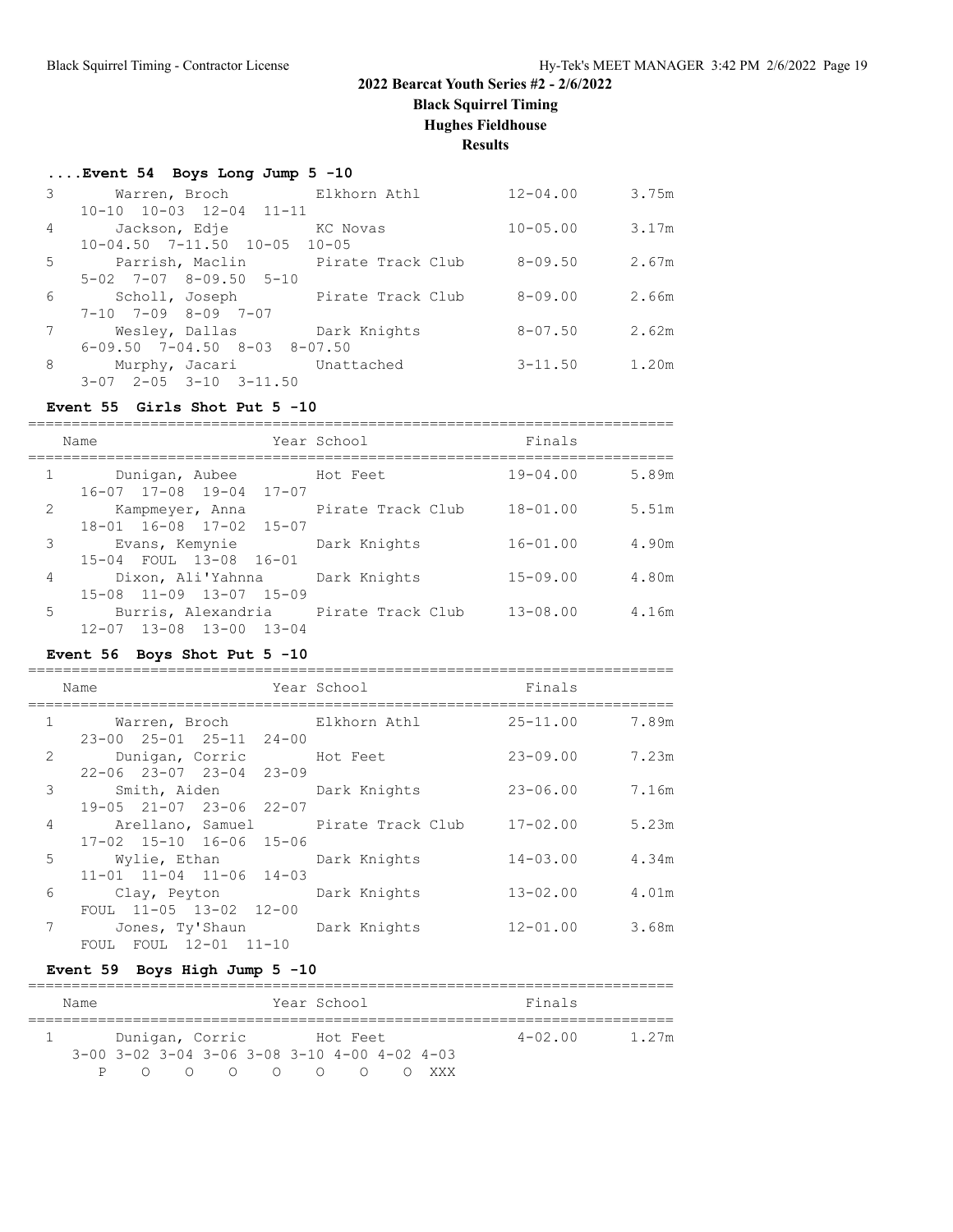**Black Squirrel Timing**

### **Hughes Fieldhouse**

**Results**

## **....Event 59 Boys High Jump 5 -10**

| Gleue, Gavin                        | West Omaha T | 3-04.00     | 1.01m |
|-------------------------------------|--------------|-------------|-------|
| $3 - 00$ $3 - 02$ $3 - 04$ $3 - 06$ |              |             |       |
| $O$ $O$ $O$ XXX                     |              |             |       |
| 3 Chapman, Timothy                  | West Omaha   | $3 - 02.00$ | 0.96m |
| $3 - 00$ $3 - 02$ $3 - 04$          |              |             |       |
| O XXX                               |              |             |       |

### **Event 60 Girls High Jump 5 -10**

|   | Name |                              |                |     | Year School                                    |                  |     | Finals      |       |
|---|------|------------------------------|----------------|-----|------------------------------------------------|------------------|-----|-------------|-------|
|   |      |                              |                |     | Jones, Samantha Pirate Track Club              |                  |     | $4 - 00.00$ | 1.21m |
|   |      |                              |                |     | $2-10$ 3-00 3-02 3-04 3-06 3-08 3-10 4-00 4-02 |                  |     |             |       |
|   | P    | P.                           | P P XO         |     | XO.                                            | XXO<br>$\circ$ 0 | XXX |             |       |
| 2 |      |                              | Dunigan, Aubee |     | Hot Feet                                       |                  |     | $3 - 04.00$ | 1.01m |
|   |      | $2 - 10$ 3-00 3-02 3-04 3-06 |                |     |                                                |                  |     |             |       |
|   |      |                              | ∩              | XXX |                                                |                  |     |             |       |

### **Event 61 Girls 60 Meter Dash 5 -10**

|                | Name |                    | Year School       | Finals | H#             |
|----------------|------|--------------------|-------------------|--------|----------------|
| 1              |      | Kampmeyer, Anna    | Pirate Track Club | 9.35   | 3              |
| $\overline{2}$ |      | Bass, Gabrielle    | Pirate Track Club | 9.71   | 3              |
| 3              |      | Williams-Brown, Ja | Hot Feet          | 9.85   | 3              |
| 4              |      | Burnett, Zoe       | Hot Feet          | 10.10  | 3              |
| 5              |      | Masterson, Cydney  | Unattached        | 10.66  | 3              |
| 6              |      | Howell, Ianna      | Whatever It Takes | 10.78  | 3              |
| 7              |      | tuzon, Naila       | Unattached        | 10.94  | $\overline{2}$ |
| 8              |      | Cannon, Ryann      | Mount Ayr TC      | 11.17  | $\overline{2}$ |
| 9              |      | Evans, Kemynie     | Dark Knights      | 11.26  | $\overline{2}$ |
| 10             |      | Elliott, Maci      | Mount Ayr TC      | 11.29  | $\overline{2}$ |
| 11             |      | Scholl, Luella     | Pirate Track Club | 11.54  | $\overline{2}$ |
| 12             |      | Turner, Royalty    | Dark Knights      | 11.69  | $\overline{2}$ |
| 13             |      | Bass, Charlotte    | Pirate Track Club | 12.90  | $\mathbf{1}$   |
| 14             |      | Routh, Libby       | Mount Ayr TC      | 13.31  | $\mathbf{1}$   |
| 15             |      | Dean, Eloise       | Hot Feet          | 13.39  | $\mathbf{1}$   |
| 16             |      | Masterson, Layla   | Unattached        | 13.61  | $\mathbf{1}$   |
| 17             |      | Elliott, Alice     | Mount Ayr TC      | 14.29  | $\mathbf{1}$   |

#### **Event 62 Boys 60 Meter Dash 5 -10**

|         | Name               | Year School       | Finals | H#            |
|---------|--------------------|-------------------|--------|---------------|
|         | Johnson, Tre'      | Olathe Express    | 8.81   |               |
| 2       | Jackson, Edje      | KC Novas          | 8.96   | 3             |
| 3       | Mosley, Max        | KC Novas          | 9.19   | 3             |
| 4       | Burnich, Wyatt     | Pirate Track Club | 9.34   | 3             |
| 5       | Avey, Jack         | KC Novas          | 9.45   | 3             |
| 6       | Warren, Broch      | Elkhorn Athl      | 9.60   | $\mathbf{1}$  |
|         | Turner Jr., Mauric | Dark Knights      | 9.67   | 3             |
| 8       | Holden Jr, Ty'Keem | Dark Knights      | 9.76   | 3             |
| $\circ$ | Williams, Brandon  | Pirate Track Club | 9.82   | 3             |
| 1 ∩     | Wylie, Ethan       | Dark Knights      | 9.99   | $\mathcal{D}$ |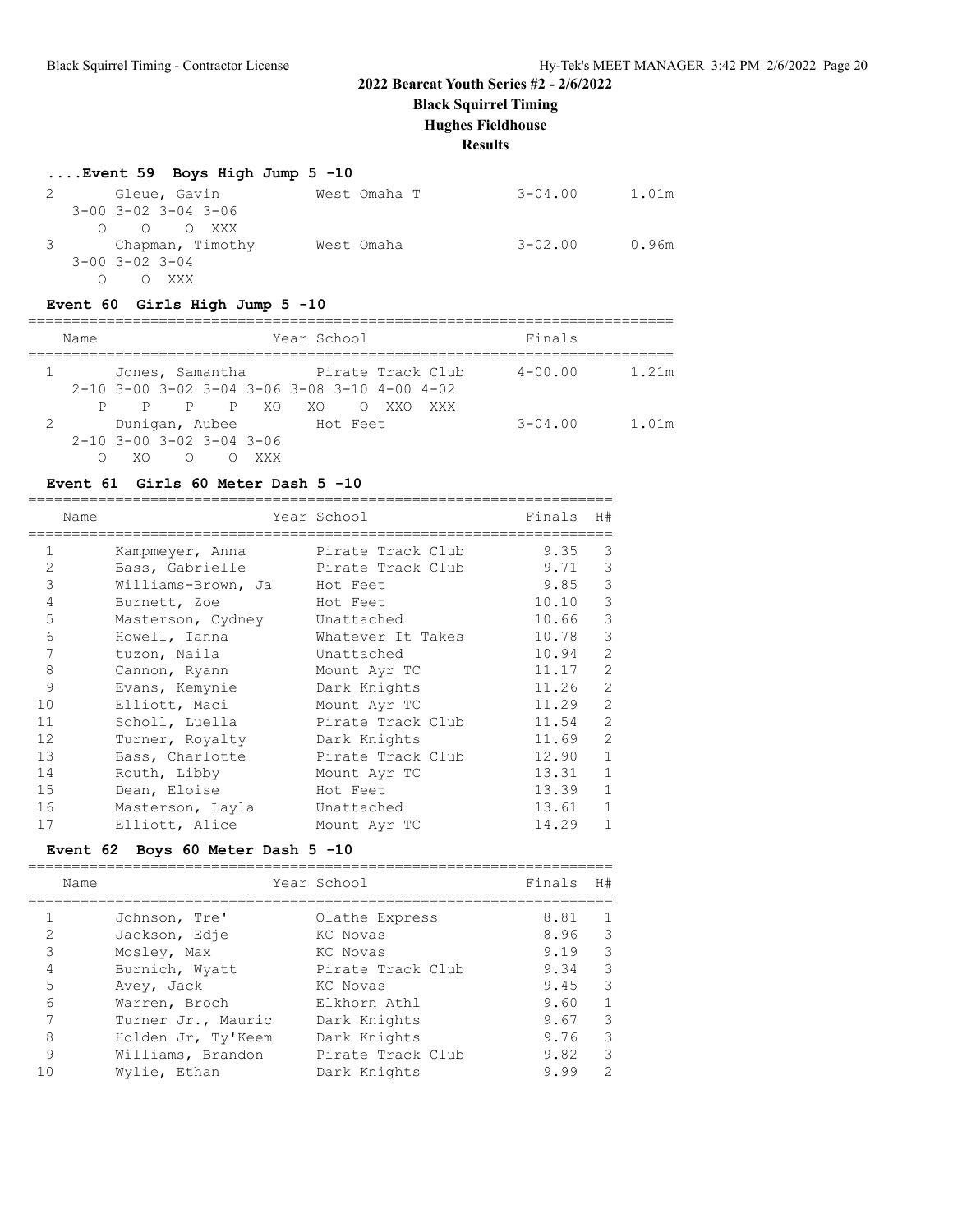**Black Squirrel Timing Hughes Fieldhouse**

**Results**

### **....Event 62 Boys 60 Meter Dash 5 -10**

| 11 | Ward, Hudson    | Hot Feet          | 10.71 | 2             |
|----|-----------------|-------------------|-------|---------------|
| 12 | Parrish, Maclin | Pirate Track Club | 10.74 | $\mathcal{L}$ |
| 13 | Routh, Nash     | Mount Ayr TC      | 10.83 | $\mathcal{L}$ |
| 14 | Lee, Crew       | Unattached        | 11.52 | $\mathcal{L}$ |
| 15 | Curri, Nderim   | Hot Feet          | 11.65 | 3             |
| 16 | Jones, Ty'Shaun | Dark Knights      | 11.84 | $\mathcal{L}$ |
| 17 | Cannon, Brooks  | Mount Ayr TC      | 13.48 | 1             |
| 18 | Murphy, Rowan   | Mount Ayr TC      | 13.49 | 1             |
| 19 | Murphy, Jacari  | Unattached        | 13.83 | $\mathcal{L}$ |

### **Event 63 Girls 200 Meter Dash 5 -10**

|                | Name               | Year School       | Finals | H#             |
|----------------|--------------------|-------------------|--------|----------------|
|                | Kampmeyer, Anna    | Pirate Track Club | 32.11  | 3              |
| $\overline{2}$ | Campbell, Caydence | Dark Knights      | 32.73  | 3              |
| 3              | House, Avery       | KC Novas          | 34.61  | 3              |
| 4              | Howell, Ianna      | Whatever It Takes | 36.47  | 2              |
| 5              | Masterson, Cydney  | Unattached        | 36.58  | 2              |
| 6              | Williams-Brown, Ja | Hot Feet          | 37.11  | 3              |
| 7              | Cannon, Ryann      | Mount Ayr TC      | 38.85  | $\overline{2}$ |
| 8              | Elliott, Maci      | Mount Ayr TC      | 40.75  | $\overline{2}$ |
| 9              | tuzon, Naila       | Unattached        | 41.50  | $\mathbf{1}$   |
| 10             | Scholl, Luella     | Pirate Track Club | 41.68  | $\overline{2}$ |
| 11             | Masterson, Layla   | Unattached        | 48.09  | $\mathbf{1}$   |
| 12             | Dean, Eloise       | Hot Feet          | 49.50  | $\mathbf{1}$   |
| 13             | Routh, Libby       | Mount Ayr TC      | 56.51  | $\mathbf{1}$   |
| 14             | Elliott, Alice     | Mount Ayr TC      | 58.77  | 1              |

### **Event 64 Boys 200 Meter Dash 5 -10**

|                | Name               | Year School       | Finals | H#             |
|----------------|--------------------|-------------------|--------|----------------|
| 1              | Jackson, Edje      | KC Novas          | 31.40  | 4              |
| $\overline{2}$ | Avey, Jack         | KC Novas          | 31.82  | $\overline{4}$ |
| 3              | Mosley, Max        | KC Novas          | 32.21  | $\overline{4}$ |
| $\overline{4}$ | Burnich, Wyatt     | Pirate Track Club | 32.24  | $\overline{4}$ |
| 5              | Turner Jr., Mauric | Dark Knights      | 33.76  | $\overline{4}$ |
| 6              | Williams, Brandon  | Pirate Track Club | 33.86  | $\overline{4}$ |
| 7              | Holden Jr, Ty'Keem | Dark Knights      | 35.43  | 3              |
| 8              | Clay, Peyton       | Dark Knights      | 36.33  | 3              |
| 9              | Wylie, Ethan       | Dark Knights      | 36.57  | $\overline{2}$ |
| 10             | Smith, Aiden       | Dark Knights      | 36.62  | 2              |
| 11             | Sandersfeld, Quinl | Johnston Run      | 37.13  | 3              |
| 12             | Parrish, Maclin    | Pirate Track Club | 38.87  | $\mathbf{1}$   |
| 13             | Routh, Nash        | Mount Ayr TC      | 40.01  | 3              |
| 14             | Scholl, Joseph     | Pirate Track Club | 40.04  | $\overline{2}$ |
| 15             | Ward, Hudson       | Hot Feet          | 40.35  | 3              |
| 16             | Lee, Crew          | Unattached        | 43.28  | $\overline{2}$ |
| 17             | Curri, Nderim      | Hot Feet          | 48.72  | 3              |
| 18             | Cannon, Brooks     | Mount Ayr TC      | 49.50  | $\mathbf{1}$   |
| 19             | Murphy, Rowan      | Mount Ayr TC      | 50.08  | $\mathbf{1}$   |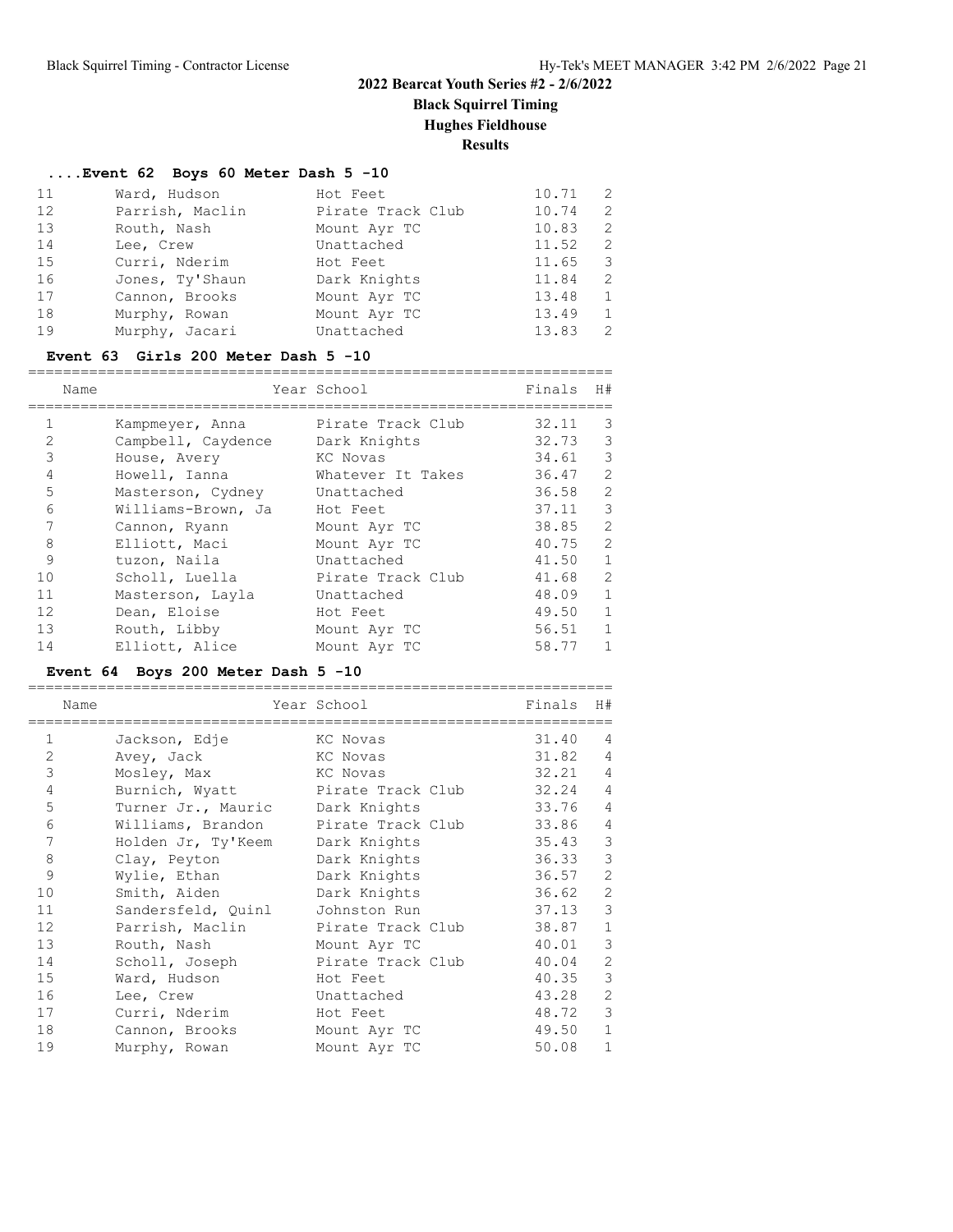## **2022 Bearcat Youth Series #2 - 2/6/2022 Black Squirrel Timing Hughes Fieldhouse**

**Results**

#### **Event 65 Girls 400 Meter Dash 5 -10**

|                | Name               | Year School       | Finals H# |               |
|----------------|--------------------|-------------------|-----------|---------------|
|                |                    |                   |           |               |
|                | Burnett, Zoe       | Hot Feet          | 1:17.03   | 2             |
| 2              | Bass, Gabrielle    | Pirate Track Club | 1:20.80   | $\mathcal{L}$ |
| 3              | Subelka, Kyra      | Next Level Elite  | 1:22.37   | $\mathcal{L}$ |
| $\overline{4}$ | Howell, Ianna      | Whatever It Takes | 1:23.99   | $\mathcal{L}$ |
| 5              | Masterson, Cydney  | Unattached        | 1:29.04   | $\mathbf{1}$  |
| 6              | Williams-Brown, Ja | Hot Feet          | 1:31.19   | $\mathcal{L}$ |
| 7              | Scholl, Luella     | Pirate Track Club | 1:36.37   | $\mathbf{1}$  |
| 8              | Burris, Alexandria | Pirate Track Club | 1:38.53   | $\mathbf{1}$  |

### **Event 66 Boys 400 Meter Dash 5 -10**

|                | Name               | Year School       | Finals  | H#             |
|----------------|--------------------|-------------------|---------|----------------|
|                |                    |                   |         |                |
|                | Burnich, Wyatt     | Pirate Track Club | 1:17.93 | $\mathbf{1}$   |
| $\mathcal{L}$  | Wesley, Dallas     | Dark Knights      | 1:18.00 | $\mathcal{L}$  |
| 3              | Sandersfeld, Ouinl | Johnston Run      | 1:21.29 | 2              |
| $\overline{4}$ | Turner Jr., Mauric | Dark Knights      | 1:22.06 | 2              |
| 5              | Ward, Hudson       | Hot Feet          | 1:25.67 | $\mathcal{L}$  |
| 6              | Sweeney, Jasper    | Unattached        | 1:26.63 | $\mathcal{L}$  |
| 7              | Parrish, Maclin    | Pirate Track Club | 1:27.85 | $\mathbf{1}$   |
| 8              | Scholl, Joseph     | Pirate Track Club | 1:28.79 | $\mathcal{L}$  |
| 9              | Yurko, Ashton      | Pirate Track Club | 1:29.57 | $\overline{1}$ |

#### **Event 67 Girls 800 Meter Run 5 -10**

| Name         |                                                               | Year School                                     |                                                                                                                 | Finals  |
|--------------|---------------------------------------------------------------|-------------------------------------------------|-----------------------------------------------------------------------------------------------------------------|---------|
|              |                                                               |                                                 |                                                                                                                 |         |
| $\mathbf{1}$ | Nelson, Ella Mhatever It Takes 3:01.92                        |                                                 |                                                                                                                 |         |
|              | 41.173 (41.173)                                               | $1:53.574$ $(1:12.402)$ $3:01.919$ $(1:08.346)$ |                                                                                                                 |         |
| 2            | Babcock, Claire                                               |                                                 | Pirate Track Club 3:09.58                                                                                       |         |
|              | 45.629 (45.629)                                               | $2:01.787$ $(1:16.158)$ $3:09.573$ $(1:07.786)$ |                                                                                                                 |         |
| 3            | Subelka, Kyra                                                 |                                                 | Next Level Elite 3:12.20                                                                                        |         |
|              | 45.939 (45.939) 2:03.126 (1:17.187) 3:12.198 (1:09.073)       |                                                 |                                                                                                                 |         |
| 4            | Dean, Clara                                                   |                                                 | Hot Feet and the state of the state of the state of the state of the state of the state of the state of the sta | 3:32.01 |
|              | $50.406$ (50.406) $2:10.461$ (1:20.055) $3:32.001$ (1:21.540) |                                                 |                                                                                                                 |         |
| 5.           | Burris, Alexandria Pirate Track Club 3:44.42                  |                                                 |                                                                                                                 |         |
|              | 49.984 (49.984) 2:12.372 (1:22.388) 3:44.412 (1:32.040)       |                                                 |                                                                                                                 |         |

### **Event 68 Boys 800 Meter Run 5 -10**

| Name          |                                                           | Year School |                                                 | Finals  |
|---------------|-----------------------------------------------------------|-------------|-------------------------------------------------|---------|
|               |                                                           |             |                                                 |         |
| $\mathbf{1}$  | Chapman, Timothy                                          | West Omaha  |                                                 | 2:54.37 |
|               | 38.496 (38.496) 1:50.129 (1:11.634) 2:54.368 (1:04.239)   |             |                                                 |         |
| $\mathcal{L}$ | Dean, James                                               |             | Hot Feet                                        | 3:00.25 |
|               | 40.777 (40.777) 1:51.202 (1:10.425) 3:00.248 (1:09.047)   |             |                                                 |         |
| 3             | Wesley, Dallas                                            |             | Dark Knights                                    | 3:08.41 |
|               | $40.366$ (40.366) 1:54.821 (1:14.455) 3:08.407 (1:13.587) |             |                                                 |         |
| 4             | Arellano, Samuel                                          |             | Pirate Track Club                               | 3:11.68 |
|               | 43.822 (43.822)                                           |             | $1:54.597$ $(1:10.776)$ $3:11.671$ $(1:17.074)$ |         |
| 5             | Sandersfeld, Quinl Johnston Run                           |             |                                                 | 3:15.17 |
|               | 44.612 (44.612) 2:02.391 (1:17.779) 3:15.164 (1:12.774)   |             |                                                 |         |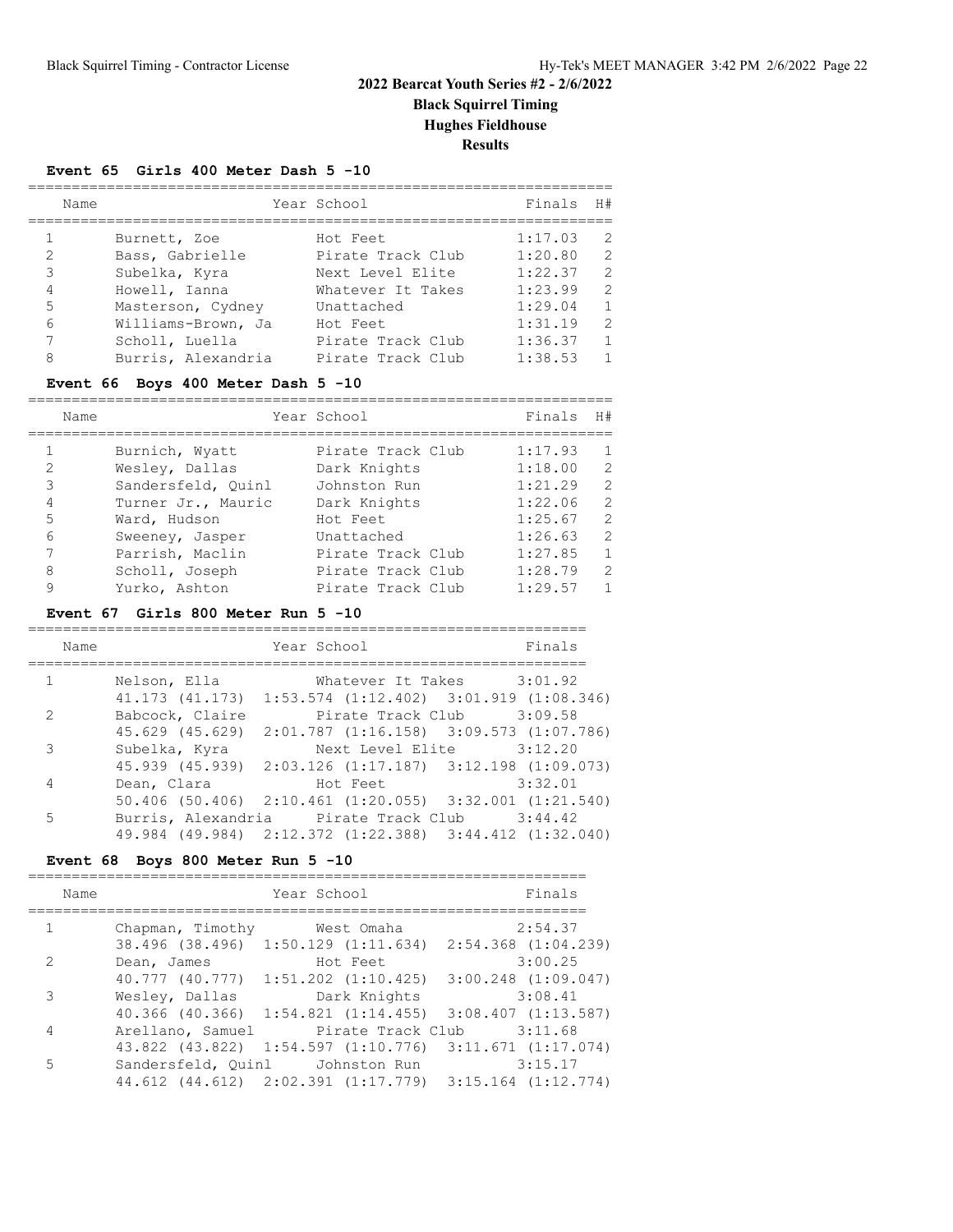**Black Squirrel Timing**

**Hughes Fieldhouse**

**Results**

### **....Event 68 Boys 800 Meter Run 5 -10**

| 6 | Montgomery, Mack KC Novas |                                         | 3:19.99                                                             |
|---|---------------------------|-----------------------------------------|---------------------------------------------------------------------|
|   |                           |                                         | $42.506$ $(42.506)$ $2:01.955$ $(1:19.449)$ $3:19.981$ $(1:18.026)$ |
| 7 |                           | Yurko, Ashton Pirate Track Club 3:23.83 |                                                                     |
|   |                           |                                         | 42.855 (42.855) 2:04.587 (1:21.733) 3:23.824 (1:19.237)             |
|   |                           | Sweeney, Jasper Unattached              | DNF                                                                 |
|   | 45.824 (45.824)           |                                         |                                                                     |

#### **Event 69 Girls 1600 Meter Run 5 -10**

| Name                                       | Year School       | Finals                                                                                                     |  |
|--------------------------------------------|-------------------|------------------------------------------------------------------------------------------------------------|--|
| Babcock, Claire<br>$6:56.069$ $(1:08.890)$ | Pirate Track Club | 6:56.07<br>$1:36.363$ $(1:36.363)$ $2:57.761$ $(1:21.398)$ $4:22.121$ $(1:24.360)$ $5:47.179$ $(1:25.058)$ |  |
| Dean, Clara<br>7:08.095(1:12.353)          | Hot Feet          | 7:08.10<br>$1:38.692$ $(1:38.692)$ $3:02.694$ $(1:24.003)$ $4:30.123$ $(1:27.429)$ $5:55.743$ $(1:25.620)$ |  |

### **Event 70 Boys 1600 Meter Run 5 -10**

|                | Name                              | Year School                 | Finals                                                                                          |  |
|----------------|-----------------------------------|-----------------------------|-------------------------------------------------------------------------------------------------|--|
|                |                                   |                             |                                                                                                 |  |
|                | $1 \qquad \qquad$                 | Chapman, Timothy Mest Omaha | 6:01.77                                                                                         |  |
|                |                                   |                             | $1:23.830$ $(1:23.830)$ $2:36.669$ $(1:12.839)$ $3:45.618$ $(1:08.949)$ $4:57.890$ $(1:12.273)$ |  |
|                | $6:01.761$ $(1:03.872)$           |                             |                                                                                                 |  |
|                | 2 Dean, James Hot Feet 6:08.44    |                             |                                                                                                 |  |
|                |                                   |                             | $1:26.584$ $(1:26.584)$ $2:38.087$ $(1:11.504)$ $3:48.363$ $(1:10.276)$ $4:58.926$ $(1:10.564)$ |  |
|                | 6:08.435(1:09.509)                |                             |                                                                                                 |  |
|                | 3 Lee, Tymber Unattached 6:42.70  |                             |                                                                                                 |  |
|                |                                   |                             | $1:28.055$ $(1:28.055)$ $2:46.238$ $(1:18.184)$ $4:06.213$ $(1:19.975)$ $5:27.301$ $(1:21.089)$ |  |
|                | 6:42.695(1:15.394)                |                             |                                                                                                 |  |
| $\overline{4}$ | Montgomery, Mack KC Novas 7:11.99 |                             |                                                                                                 |  |
|                |                                   |                             | $1:39.604$ $(1:39.604)$ $3:01.943$ $(1:22.339)$ $4:25.973$ $(1:24.030)$ $5:51.867$ $(1:25.895)$ |  |
|                | $7:11.984$ $(1:20.117)$           |                             |                                                                                                 |  |
| 5 <sup>1</sup> |                                   |                             |                                                                                                 |  |
|                |                                   |                             | $1:33.474$ $(1:33.474)$ $2:59.825$ $(1:26.352)$ $4:25.547$ $(1:25.723)$ $5:51.597$ $(1:26.050)$ |  |
|                | $7:15.683$ $(1:24.086)$           |                             |                                                                                                 |  |

#### **Event 71 Boys 60 Meter Hurdles 30" 5 -10**

| Name |                 | Year School |          | Finals |
|------|-----------------|-------------|----------|--------|
|      |                 |             |          |        |
|      | Dunigan, Corric |             | Hot Feet | 13.44  |

### **Event 72 Girls 60 Meter Hurdles 5 -10**

| Name         |                 | Year School       | Finals |
|--------------|-----------------|-------------------|--------|
| House, Avery |                 | KC Novas          | 12.47  |
|              | Jones, Samantha | Pirate Track Club | 12.50  |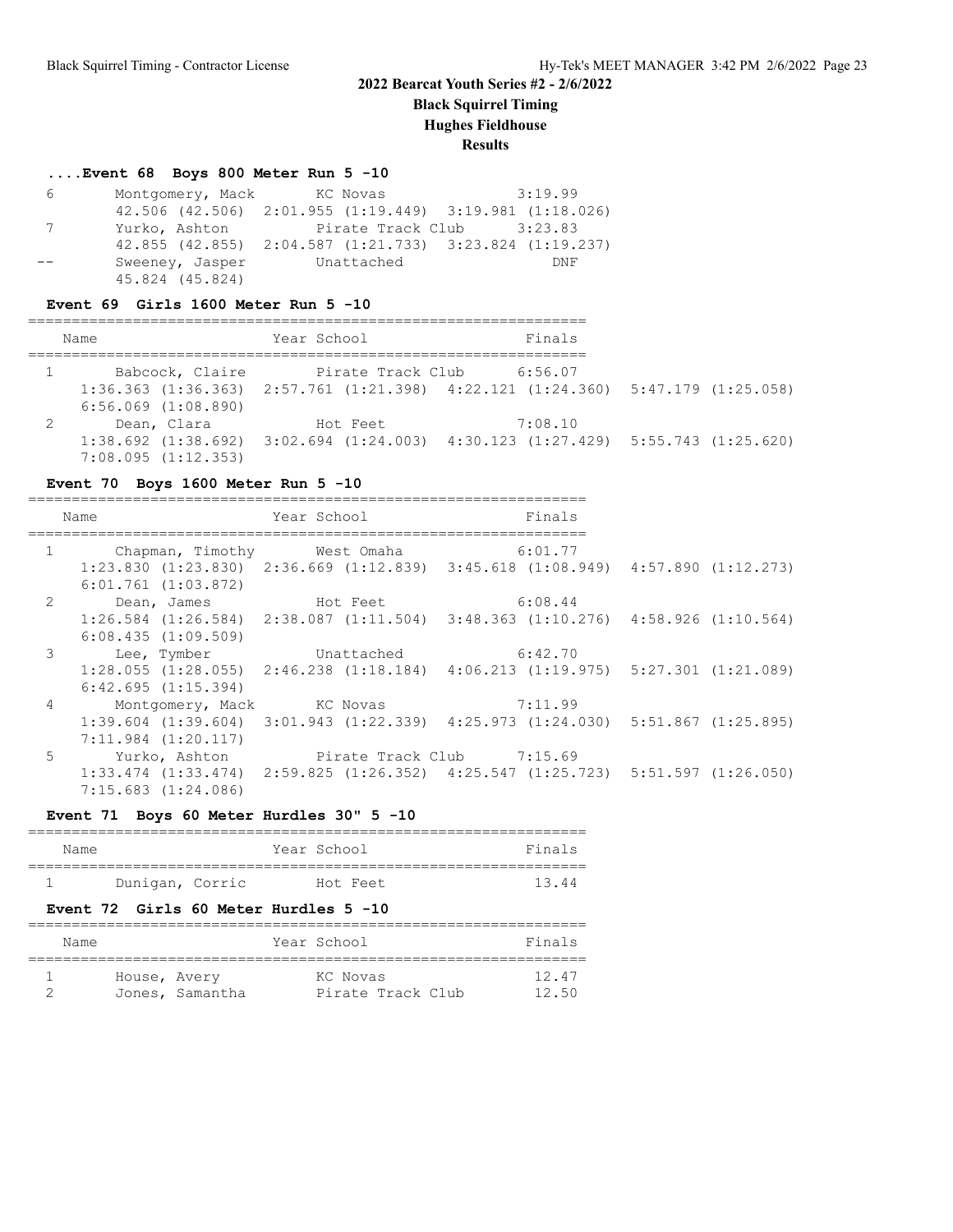**Black Squirrel Timing**

**Hughes Fieldhouse**

**Results**

#### **Event 74 Girls 3200 Meter Run 5 -10**

| Name                                              |  | Year School | Finals                                                                                      |  |  |  |  |
|---------------------------------------------------|--|-------------|---------------------------------------------------------------------------------------------|--|--|--|--|
|                                                   |  |             |                                                                                             |  |  |  |  |
| Babcock, Claire                                   |  |             | Pirate Track Club 13:10.20                                                                  |  |  |  |  |
|                                                   |  |             | $46.673$ $(46.673)$ $2:00.677$ $(1:14.004)$ $3:22.442$ $(1:21.766)$ $4:45.771$ $(1:23.329)$ |  |  |  |  |
|                                                   |  |             | $6:11.675$ (1:25.905) 7:36.591 (1:24.916) 9:03.347 (1:26.756) 10:30.537 (1:27.190)          |  |  |  |  |
| $11:50.684$ $(1:20.148)$ $13:10.200$ $(1:19.516)$ |  |             | 13:10.200 (0.000)                                                                           |  |  |  |  |

#### **Event 79 Boys 4x400 Meter Relay**

| School                                                                                                                         |  | Finals                                                                                               |
|--------------------------------------------------------------------------------------------------------------------------------|--|------------------------------------------------------------------------------------------------------|
| 1 Pony Express 'A'<br>1) Gibbs, Riley<br>3) Kinslow, charlie<br>2 X1r8 Iowa Track Club 'A'<br>1) Reyes III, Ben<br>3) Dut, Kon |  | 3:44.33<br>2) Flores, Jesus<br>4) Rhoades, Andrew<br>3:46.65<br>2) Lucas, Brody<br>4) McIlravy, Alik |
|                                                                                                                                |  |                                                                                                      |

### **Event 80 Girls 4x400 Meter Relay**

| School                         |              | Finals               |
|--------------------------------|--------------|----------------------|
| 1 Xlr8 Iowa Track Club 'A'     |              | 4:00.23              |
| 1) Evans, Mitzi                |              | 2) Erzen, Ainsley    |
| 3) Carney, Mackenzie           |              | 4) Farrell, Claire   |
| 2 Lee's Summit West Track Club | $\mathbf{A}$ | 4:16.82              |
| 3 Xlr8 Iowa Track Club 'B'     |              | 4:23.96              |
| 1) Blanchard, Jayce            |              | 2) Schmitz, Maddie   |
| 3) Johannes, Lily              |              | 4) Timmerman, Geneva |
| 4 Xlr8 Iowa Track Club 'C'     |              | 4:31.39              |
| 1) Sieck, Kayla                |              | 2) Davis, Hailey     |
| 3) Downs, Laura                |              | 4) Stanley, Emma     |
| 5 Pony Express 'A'             |              | 4:47.06              |
| 1) Holtman, Brooklynn          |              | 2) Gibson, Audrey    |
| 3) Williams, Brylie            |              | 4) Markos, Kiersten  |
| 6 Lee's Summit West Track Club | 'B'          | 4:52.23              |

#### **Event 81 Boys Distance Medley** ================================================================

| School                                                 | Finals                     |
|--------------------------------------------------------|----------------------------|
| 1 Xlr8 Iowa Track Club 'A'<br>1) Mace-Maynard, Jackson | 10:19.02<br>2) Meike, Luke |
| 3) Witt, Riley                                         | 4) Houg, Carson            |
| 2 Unattached 'A'                                       | 11:17.65                   |
| 1) Forquer, Sean                                       | 2) Tapp, Grayson           |
| 3) Curp, Asher                                         | 4) Perez, Jorge            |

### **Event 82 Girls Distance Medley**

| School                                       | Finals               |
|----------------------------------------------|----------------------|
| 1 Xlr8 Iowa Track Club 'A'<br>2 Hot Feet 'A' | 12:01.60<br>12:53.86 |